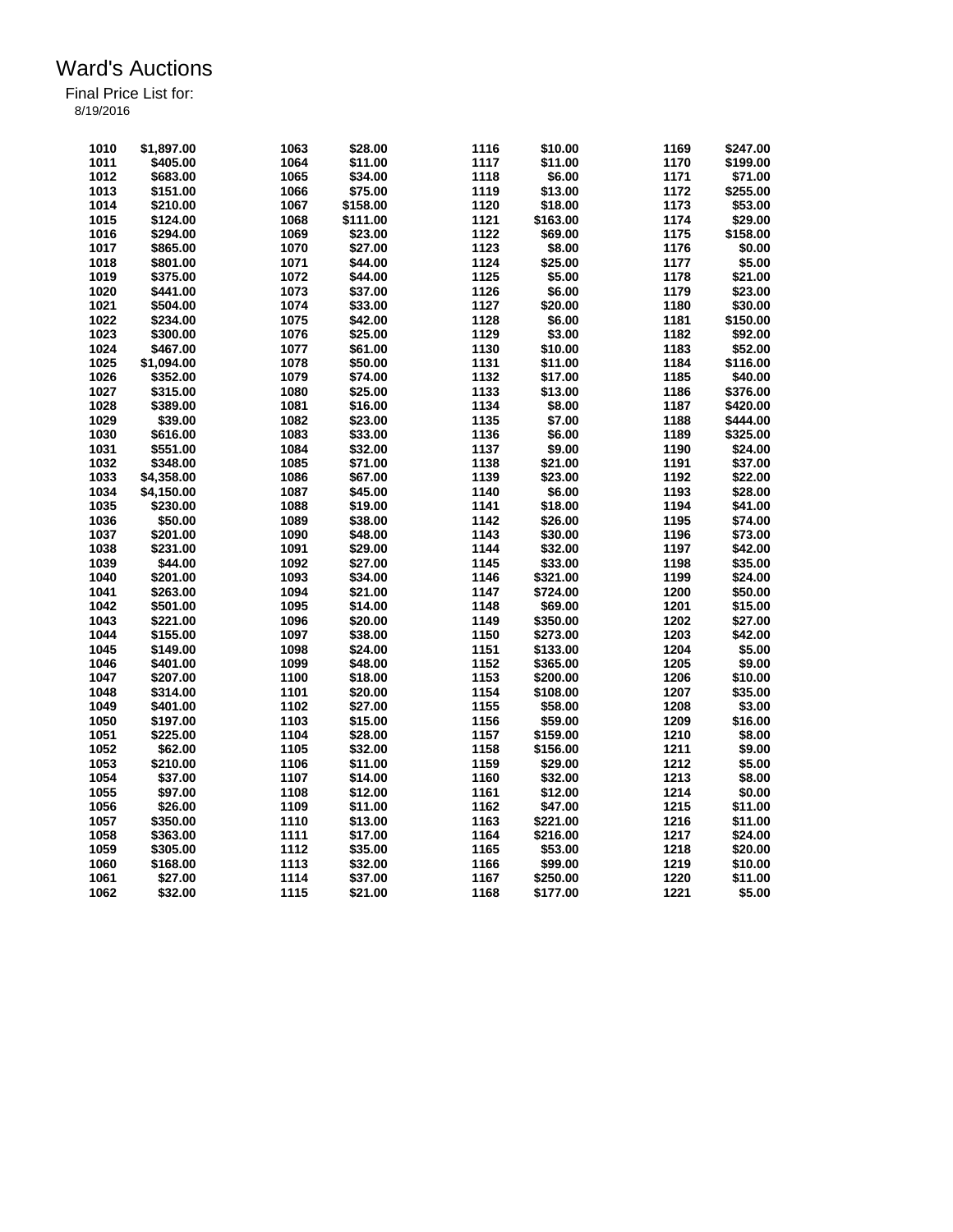| 1222 | \$6.00   | 1275 | \$8.00   | 1328 | \$167.00 | 1381 | \$5.00   |
|------|----------|------|----------|------|----------|------|----------|
| 1223 | \$0.00   | 1276 | \$11.00  | 1329 | \$70.00  | 1382 | \$5.00   |
| 1224 | \$24.00  | 1277 | \$13.00  | 1330 | \$10.00  | 1383 | \$0.00   |
| 1225 | \$10.00  | 1278 | \$16.00  | 1331 | \$24.00  | 1384 | \$5.00   |
| 1226 | \$10.00  | 1279 | \$5.00   | 1332 | \$12.00  | 1385 | \$13.00  |
| 1227 | \$9.00   | 1280 | \$17.00  | 1333 | \$0.00   | 1386 | \$8.00   |
| 1228 | \$19.00  | 1281 | \$18.00  | 1334 | \$29.00  | 1387 | \$9.00   |
| 1229 | \$19.00  | 1282 | \$3.00   | 1335 | \$53.00  | 1388 | \$10.00  |
| 1230 | \$14.00  | 1283 | \$5.00   | 1336 | \$37.00  | 1389 | \$12.00  |
| 1231 | \$7.00   | 1284 | \$5.00   | 1337 | \$37.00  | 1390 | \$13.00  |
| 1232 | \$9.00   | 1285 | \$5.00   | 1338 | \$22.00  | 1391 | \$8.00   |
| 1233 | \$9.00   | 1286 | \$16.00  | 1339 | \$7.00   | 1392 | \$12.00  |
| 1234 | \$14.00  | 1287 | \$12.00  | 1340 | \$24.00  | 1393 | \$8.00   |
| 1235 | \$12.00  | 1288 | \$8.00   | 1341 | \$3.00   | 1394 | \$9.00   |
| 1236 | \$6.00   | 1289 | \$0.00   | 1342 | \$13.00  | 1395 | \$10.00  |
| 1237 | \$20.00  | 1290 | \$5.00   | 1343 | \$9.00   | 1396 | \$7.00   |
| 1238 | \$27.00  | 1291 | \$23.00  | 1344 | \$18.00  | 1397 | \$10.00  |
| 1239 | \$20.00  | 1292 | \$6.00   | 1345 | \$3.00   | 1398 | \$3.00   |
|      |          |      |          |      |          |      |          |
| 1240 | \$29.00  | 1293 | \$7.00   | 1346 | \$8.00   | 1399 | \$4.00   |
| 1241 | \$17.00  | 1294 | \$6.00   | 1347 | \$8.00   | 1400 | \$4.00   |
| 1242 | \$6.00   | 1295 | \$15.00  | 1348 | \$5.00   | 1401 | \$165.00 |
| 1243 | \$401.00 | 1296 | \$12.00  | 1349 | \$5.00   | 1402 | \$132.00 |
| 1244 | \$80.00  | 1297 | \$5.00   | 1350 | \$19.00  | 1403 | \$153.00 |
| 1245 | \$81.00  | 1298 | \$7.00   | 1351 | \$6.00   | 1404 | \$27.00  |
| 1246 | \$66.00  | 1299 | \$21.00  | 1352 | \$58.00  | 1405 | \$57.00  |
| 1247 | \$144.00 | 1300 | \$19.00  | 1353 | \$16.00  | 1406 | \$54.00  |
| 1248 | \$28.00  | 1301 | \$5.00   | 1354 | \$38.00  | 1407 | \$37.00  |
| 1249 | \$15.00  | 1302 | \$20.00  | 1355 | \$8.00   | 1408 | \$11.00  |
| 1250 | \$32.00  | 1303 | \$22.00  | 1356 | \$0.00   | 1409 | \$13.00  |
| 1251 | \$16.00  | 1304 | \$12.00  | 1357 | \$6.00   | 1410 | \$17.00  |
| 1252 | \$14.00  | 1305 | \$35.00  | 1358 | \$15.00  | 1411 | \$5.00   |
| 1253 | \$11.00  | 1306 | \$168.00 | 1359 | \$10.00  | 1412 | \$13.00  |
| 1254 | \$608.00 | 1307 | \$53.00  | 1360 | \$9.00   | 1413 | \$13.00  |
| 1255 | \$115.00 | 1308 | \$75.00  | 1361 | \$11.00  | 1414 | \$11.00  |
| 1256 | \$200.00 | 1309 | \$101.00 | 1362 | \$9.00   | 1415 | \$16.00  |
| 1257 | \$55.00  | 1310 | \$20.00  | 1363 | \$27.00  | 1416 | \$13.00  |
| 1258 | \$9.00   | 1311 | \$41.00  | 1364 | \$31.00  | 1417 | \$16.00  |
| 1259 | \$20.00  | 1312 | \$35.00  | 1365 | \$31.00  | 1418 | \$33.00  |
| 1260 | \$142.00 | 1313 | \$15.00  | 1366 | \$10.00  | 1419 | \$24.00  |
| 1261 | \$105.00 | 1314 | \$37.00  | 1367 | \$5.00   | 1420 | \$55.00  |
| 1262 | \$27.00  | 1315 | \$50.00  | 1368 | \$10.00  | 1421 | \$40.00  |
| 1263 | \$23.00  | 1316 | \$263.00 | 1369 | \$11.00  | 1422 | \$39.00  |
| 1264 | \$44.00  | 1317 | \$37.00  | 1370 | \$19.00  | 1423 | \$11.00  |
| 1265 | \$45.00  | 1318 | \$16.00  | 1371 | \$9.00   | 1424 | \$79.00  |
| 1266 | \$28.00  | 1319 | \$65.00  | 1372 | \$8.00   | 1425 | \$48.00  |
| 1267 | \$23.00  | 1320 | \$304.00 | 1373 | \$17.00  | 1426 | \$37.00  |
|      | \$5.00   |      | \$42.00  | 1374 |          |      |          |
| 1268 |          | 1321 |          |      | \$6.00   | 1427 | \$40.00  |
| 1269 | \$5.00   | 1322 | \$48.00  | 1375 | \$5.00   | 1428 | \$21.00  |
| 1270 | \$5.00   | 1323 | \$37.00  | 1376 | \$5.00   | 1429 | \$74.00  |
| 1271 | \$5.00   | 1324 | \$3.00   | 1377 | \$21.00  | 1430 | \$28.00  |
| 1272 | \$5.00   | 1325 | \$8.00   | 1378 | \$8.00   | 1431 | \$27.00  |
| 1273 | \$0.00   | 1326 | \$42.00  | 1379 | \$6.00   | 1432 | \$28.00  |
| 1274 | \$8.00   | 1327 | \$150.00 | 1380 | \$5.00   | 1433 | \$30.00  |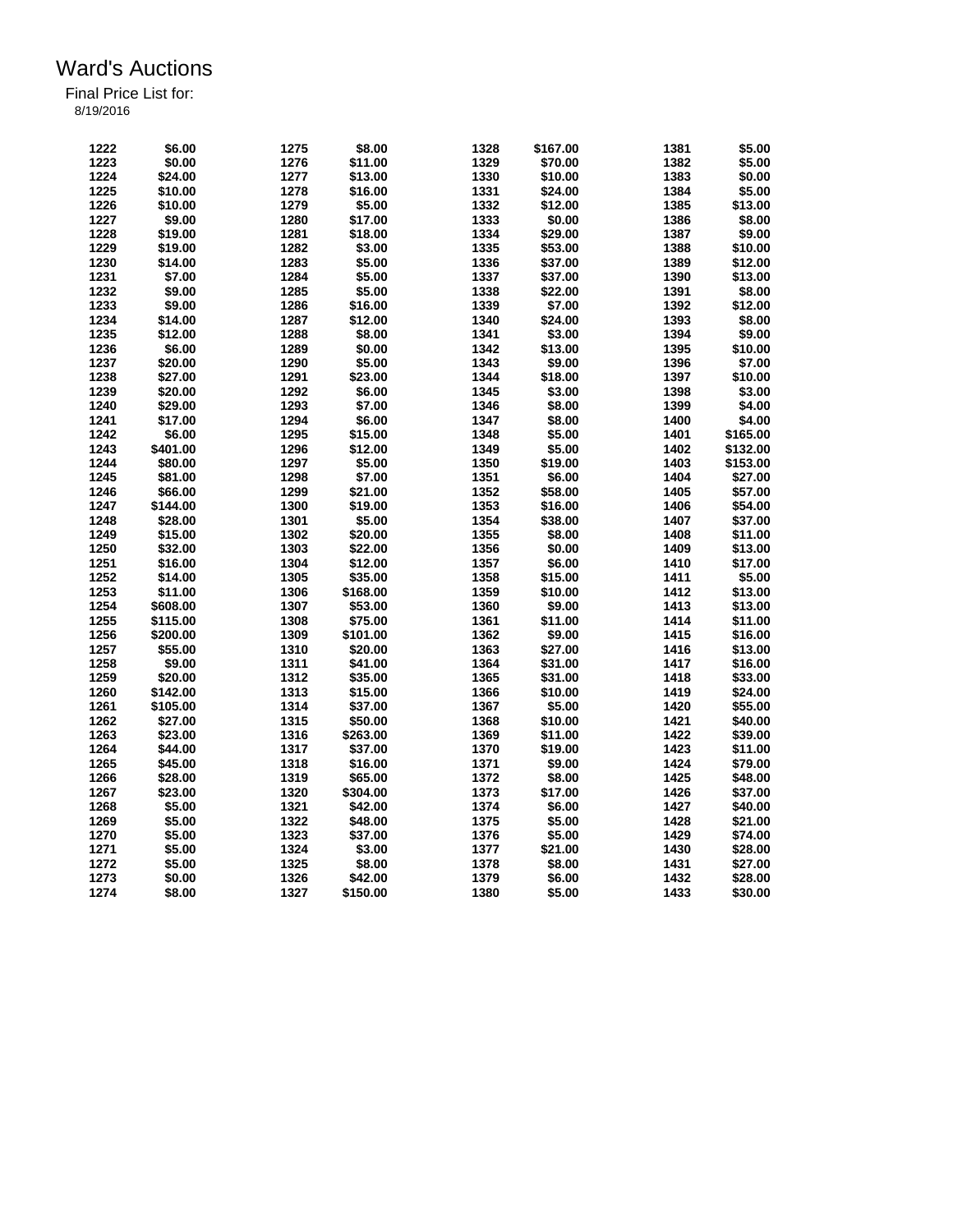| 1434 | \$17.00  | 1487 | \$39.00 | 1540 | \$5.00  | 1593 | \$33.00    |
|------|----------|------|---------|------|---------|------|------------|
| 1435 | \$39.00  | 1488 | \$54.00 | 1541 | \$34.00 | 1594 | \$24.00    |
| 1436 | \$38.00  | 1489 | \$8.00  | 1542 | \$40.00 | 1595 | \$5.00     |
| 1437 | \$42.00  | 1490 | \$37.00 | 1543 | \$28.00 | 1596 | \$8.00     |
| 1438 | \$44.00  | 1491 | \$32.00 | 1544 | \$15.00 | 1597 | \$11.00    |
| 1439 | \$27.00  | 1492 | \$26.00 | 1545 | \$42.00 | 1598 | \$17.00    |
| 1440 | \$32.00  | 1493 | \$74.00 | 1546 | \$8.00  | 1599 | \$5.00     |
| 1441 | \$32.00  | 1494 | \$20.00 | 1547 | \$5.00  | 1600 | \$48.00    |
| 1442 | \$11.00  | 1495 | \$23.00 | 1548 | \$7.00  | 1601 | \$5.00     |
| 1443 | \$17.00  | 1496 | \$15.00 | 1549 | \$23.00 | 1602 | \$16.00    |
| 1444 | \$11.00  | 1497 | \$15.00 | 1550 | \$20.00 | 1603 | \$24.00    |
| 1445 | \$25.00  | 1498 | \$17.00 | 1551 | \$13.00 | 2009 | \$2,730.00 |
| 1446 | \$30.00  | 1499 | \$13.00 | 1552 | \$11.00 | 2010 | \$63.00    |
| 1447 | \$27.00  | 1500 | \$19.00 | 1553 | \$38.00 | 2011 | \$59.00    |
| 1448 | \$3.00   | 1501 | \$28.00 | 1554 | \$5.00  | 2012 | \$150.00   |
| 1449 | \$5.00   | 1502 | \$19.00 | 1555 | \$19.00 | 2013 | \$79.00    |
| 1450 | \$13.00  | 1503 | \$60.00 | 1556 | \$13.00 | 2014 | \$53.00    |
| 1451 | \$9.00   | 1504 |         |      |         | 2015 |            |
|      |          |      | \$45.00 | 1557 | \$13.00 |      | \$53.00    |
| 1452 | \$16.00  | 1505 | \$27.00 | 1558 | \$16.00 | 2016 | \$132.00   |
| 1453 | \$0.00   | 1506 | \$33.00 | 1559 | \$5.00  | 2017 | \$93.00    |
| 1454 | \$15.00  | 1507 | \$35.00 | 1560 | \$10.00 | 2018 | \$63.00    |
| 1455 | \$11.00  | 1508 | \$21.00 | 1561 | \$5.00  | 2019 | \$100.00   |
| 1456 | \$0.00   | 1509 | \$48.00 | 1562 | \$13.00 | 2020 | \$48.00    |
| 1457 | \$6.00   | 1510 | \$54.00 | 1563 | \$7.00  | 2021 | \$29.00    |
| 1458 | \$6.00   | 1511 | \$80.00 | 1564 | \$21.00 | 2022 | \$28.00    |
| 1459 | \$0.00   | 1512 | \$75.00 | 1565 | \$35.00 | 2023 | \$75.00    |
| 1460 | \$9.00   | 1513 | \$56.00 | 1566 | \$10.00 | 2024 | \$33.00    |
| 1461 | \$0.00   | 1514 | \$56.00 | 1567 | \$23.00 | 2025 | \$45.00    |
| 1462 | \$0.00   | 1515 | \$48.00 | 1568 | \$18.00 | 2026 | \$23.00    |
| 1463 | \$5.00   | 1516 | \$37.00 | 1569 | \$12.00 | 2027 | \$66.00    |
| 1464 | \$4.00   | 1517 | \$75.00 | 1570 | \$0.00  | 2028 | \$32.00    |
| 1465 | \$9.00   | 1518 | \$24.00 | 1571 | \$9.00  | 2029 | \$191.00   |
| 1466 | \$9.00   | 1519 | \$35.00 | 1572 | \$33.00 | 2030 | \$58.00    |
| 1467 | \$7.00   | 1520 | \$21.00 | 1573 | \$12.00 | 2031 | \$158.00   |
| 1468 | \$6.00   | 1521 | \$32.00 | 1574 | \$17.00 | 2032 | \$62.00    |
| 1469 | \$40.00  | 1522 | \$10.00 | 1575 | \$17.00 | 2033 | \$18.00    |
| 1470 | \$24.00  | 1523 | \$42.00 | 1576 | \$10.00 | 2034 | \$26.00    |
| 1471 | \$105.00 | 1524 | \$24.00 | 1577 | \$11.00 | 2035 | \$20.00    |
| 1472 | \$20.00  | 1525 | \$27.00 | 1578 | \$21.00 | 2036 | \$15.00    |
| 1473 | \$53.00  | 1526 | \$6.00  | 1579 | \$15.00 | 2037 | \$123.00   |
| 1474 | \$25.00  | 1527 | \$6.00  | 1580 | \$24.00 | 2038 | \$23.00    |
| 1475 |          |      | \$10.00 | 1581 |         | 2039 |            |
|      | \$30.00  | 1528 |         |      | \$11.00 |      | \$39.00    |
| 1476 | \$24.00  | 1529 | \$5.00  | 1582 | \$11.00 | 2040 | \$121.00   |
| 1477 | \$104.00 | 1530 | \$10.00 | 1583 | \$5.00  | 2041 | \$300.00   |
| 1478 | \$42.00  | 1531 | \$4.00  | 1584 | \$16.00 | 2042 | \$153.00   |
| 1479 | \$168.00 | 1532 | \$7.00  | 1585 | \$6.00  | 2043 | \$84.00    |
| 1480 | \$279.00 | 1533 | \$24.00 | 1586 | \$13.00 | 2044 | \$28.00    |
| 1481 | \$100.00 | 1534 | \$30.00 | 1587 | \$13.00 | 2045 | \$12.00    |
| 1482 | \$100.00 | 1535 | \$23.00 | 1588 | \$15.00 | 2046 | \$16.00    |
| 1483 | \$53.00  | 1536 | \$6.00  | 1589 | \$13.00 | 2047 | \$37.00    |
| 1484 | \$31.00  | 1537 | \$15.00 | 1590 | \$50.00 | 2048 | \$11.00    |
| 1485 | \$12.00  | 1538 | \$9.00  | 1591 | \$17.00 | 2049 | \$16.00    |
| 1486 | \$32.00  | 1539 | \$9.00  | 1592 | \$10.00 | 2050 | \$11.00    |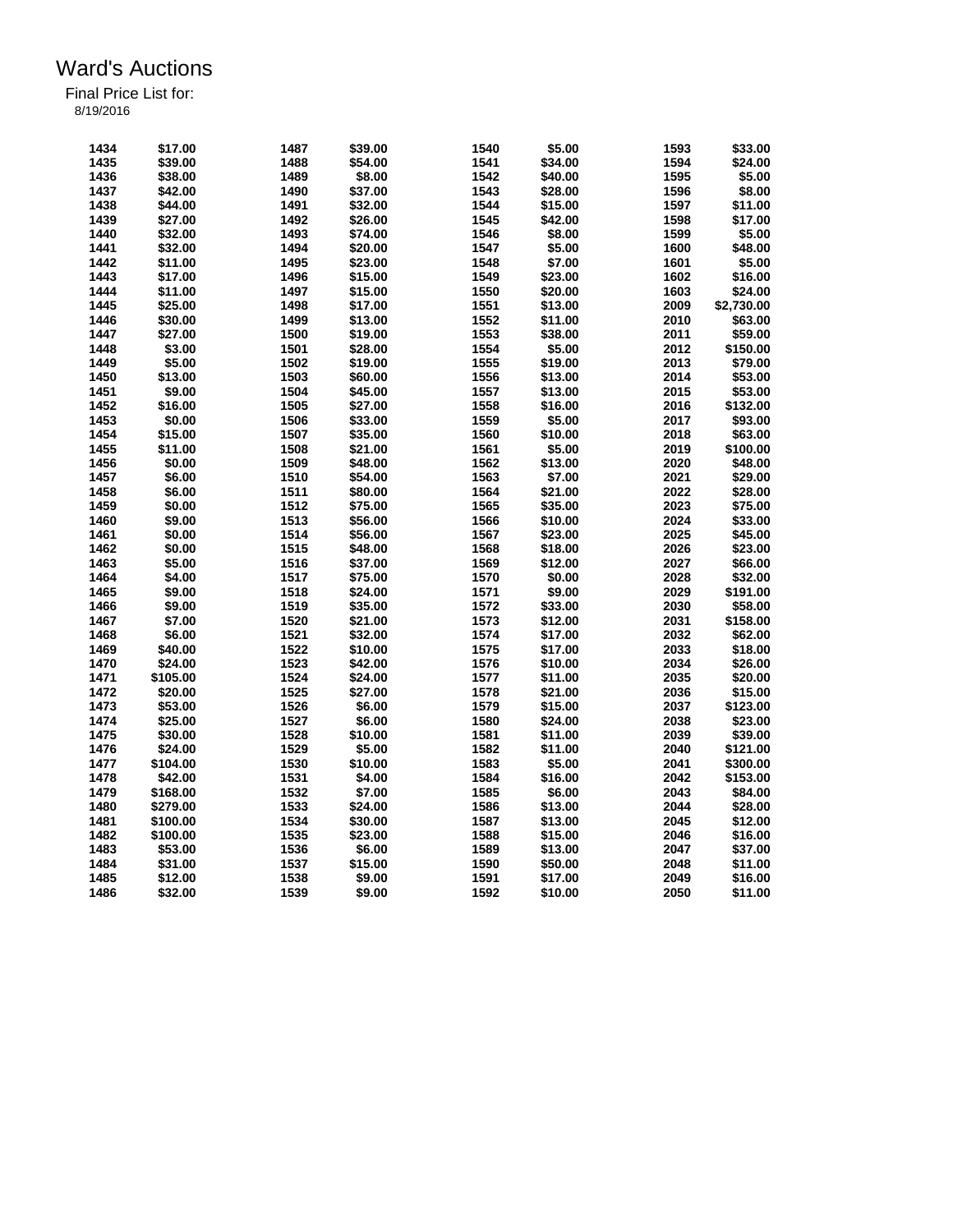| 2051 | \$63.00  | 2104 | \$9.00     | 2157 | \$16.00  | 2210 | \$48.00  |
|------|----------|------|------------|------|----------|------|----------|
| 2052 | \$79.00  | 2105 | \$16.00    | 2158 | \$11.00  | 2211 | \$30.00  |
| 2053 | \$19.00  | 2106 | \$11.00    | 2159 | \$13.00  | 2212 | \$47.00  |
| 2054 | \$18.00  | 2107 | \$15.00    | 2160 | \$82.00  | 2213 | \$16.00  |
| 2055 | \$18.00  | 2108 | \$35.00    | 2161 | \$33.00  | 2214 | \$145.00 |
| 2056 | \$42.00  | 2109 | \$37.00    | 2162 | \$16.00  | 2215 | \$15.00  |
| 2057 | \$23.00  | 2110 | \$44.00    | 2163 | \$48.00  | 2216 | \$28.00  |
| 2058 | \$21.00  | 2111 | \$38.00    | 2164 | \$263.00 | 2217 | \$38.00  |
| 2059 | \$22.00  | 2112 | \$30.00    | 2165 | \$60.00  | 2218 | \$26.00  |
| 2060 | \$33.00  | 2113 | \$55.00    | 2166 | \$24.00  | 2219 | \$95.00  |
| 2061 | \$85.00  | 2114 | \$34.00    | 2167 | \$10.00  | 2220 | \$296.00 |
| 2062 | \$17.00  | 2115 | \$37.00    | 2168 | \$76.00  | 2221 | \$53.00  |
|      |          |      |            |      |          |      |          |
| 2063 | \$31.00  | 2116 | \$25.00    | 2169 | \$47.00  | 2222 | \$44.00  |
| 2064 | \$105.00 | 2117 | \$40.00    | 2170 | \$20.00  | 2223 | \$45.00  |
| 2065 | \$134.00 | 2118 | \$20.00    | 2171 | \$16.00  | 2224 | \$94.00  |
| 2066 | \$23.00  | 2119 | \$26.00    | 2172 | \$8.00   | 2225 | \$53.00  |
| 2067 | \$10.00  | 2120 | \$14.00    | 2173 | \$8.00   | 2226 | \$9.00   |
| 2068 | \$15.00  | 2121 | \$41.00    | 2174 | \$44.00  | 2227 | \$21.00  |
| 2069 | \$9.00   | 2122 | \$18.00    | 2175 | \$21.00  | 2228 | \$50.00  |
| 2070 | \$10.00  | 2123 | \$53.00    | 2176 | \$10.00  | 2229 | \$11.00  |
| 2071 | \$11.00  | 2124 | \$16.00    | 2177 | \$21.00  | 2230 | \$15.00  |
| 2072 | \$53.00  | 2125 | \$25.00    | 2178 | \$18.00  | 2231 | \$40.00  |
| 2073 | \$53.00  | 2126 | \$29.00    | 2179 | \$15.00  | 2232 | \$10.00  |
| 2074 | \$25.00  | 2127 | \$16.00    | 2180 | \$36.00  | 2233 | \$22.00  |
| 2075 | \$29.00  | 2128 | \$57.00    | 2181 | \$61.00  | 2234 | \$40.00  |
| 2076 | \$76.00  | 2129 | \$21.00    | 2182 | \$73.00  | 2235 | \$193.00 |
| 2077 | \$30.00  | 2130 | \$13.00    | 2183 | \$21.00  | 2236 | \$47.00  |
| 2078 | \$79.00  | 2131 | \$95.00    | 2184 | \$50.00  | 2237 | \$24.00  |
| 2079 | \$42.00  | 2132 | \$27.00    | 2185 | \$13.00  | 2238 | \$74.00  |
| 2080 | \$24.00  | 2133 | \$74.00    | 2186 | \$13.00  | 2239 | \$16.00  |
|      |          | 2134 |            | 2187 |          | 2240 |          |
| 2081 | \$27.00  |      | \$102.00   |      | \$10.00  |      | \$13.00  |
| 2082 | \$42.00  | 2135 | \$80.00    | 2188 | \$12.00  | 2241 | \$23.00  |
| 2083 | \$11.00  | 2136 | \$15.00    | 2189 | \$30.00  | 2242 | \$29.00  |
| 2084 | \$25.00  | 2137 | \$24.00    | 2190 | \$29.00  | 2243 | \$42.00  |
| 2085 | \$16.00  | 2138 | \$15.00    | 2191 | \$21.00  | 2244 | \$70.00  |
| 2086 | \$11.00  | 2139 | \$66.00    | 2192 | \$19.00  | 2245 | \$38.00  |
| 2087 | \$47.00  | 2140 | \$27.00    | 2193 | \$53.00  | 2246 | \$10.00  |
| 2088 | \$19.00  | 2141 | \$1,296.00 | 2194 | \$9.00   | 2247 | \$12.00  |
| 2089 | \$38.00  | 2142 | \$21.00    | 2195 | \$33.00  | 2248 | \$6.00   |
| 2090 | \$40.00  | 2143 | \$44.00    | 2196 | \$28.00  | 2249 | \$17.00  |
| 2091 | \$28.00  | 2144 | \$82.00    | 2197 | \$29.00  | 2250 | \$16.00  |
| 2092 | \$24.00  | 2145 | \$48.00    | 2198 | \$389.00 | 2251 | \$45.00  |
| 2093 | \$17.00  | 2146 | \$277.00   | 2199 | \$447.00 | 2252 | \$11.00  |
| 2094 | \$18.00  | 2147 | \$37.00    | 2200 | \$34.00  | 2253 | \$25.00  |
| 2095 | \$10.00  | 2148 | \$26.00    | 2201 | \$26.00  | 2254 | \$49.00  |
| 2096 | \$15.00  | 2149 | \$23.00    | 2202 | \$49.00  | 2255 | \$55.00  |
| 2097 | \$18.00  | 2150 | \$25.00    | 2203 | \$121.00 | 2256 | \$53.00  |
| 2098 | \$9.00   | 2151 | \$20.00    | 2204 | \$95.00  | 2257 | \$32.00  |
| 2099 | \$7.00   | 2152 | \$80.00    | 2205 | \$523.00 | 2258 | \$32.00  |
|      |          |      |            | 2206 |          | 2259 |          |
| 2100 | \$12.00  | 2153 | \$20.00    |      | \$26.00  |      | \$17.00  |
| 2101 | \$40.00  | 2154 | \$21.00    | 2207 | \$95.00  | 2260 | \$16.00  |
| 2102 | \$10.00  | 2155 | \$46.00    | 2208 | \$78.00  | 2261 | \$13.00  |
| 2103 | \$9.00   | 2156 | \$65.00    | 2209 | \$48.00  | 2262 | \$15.00  |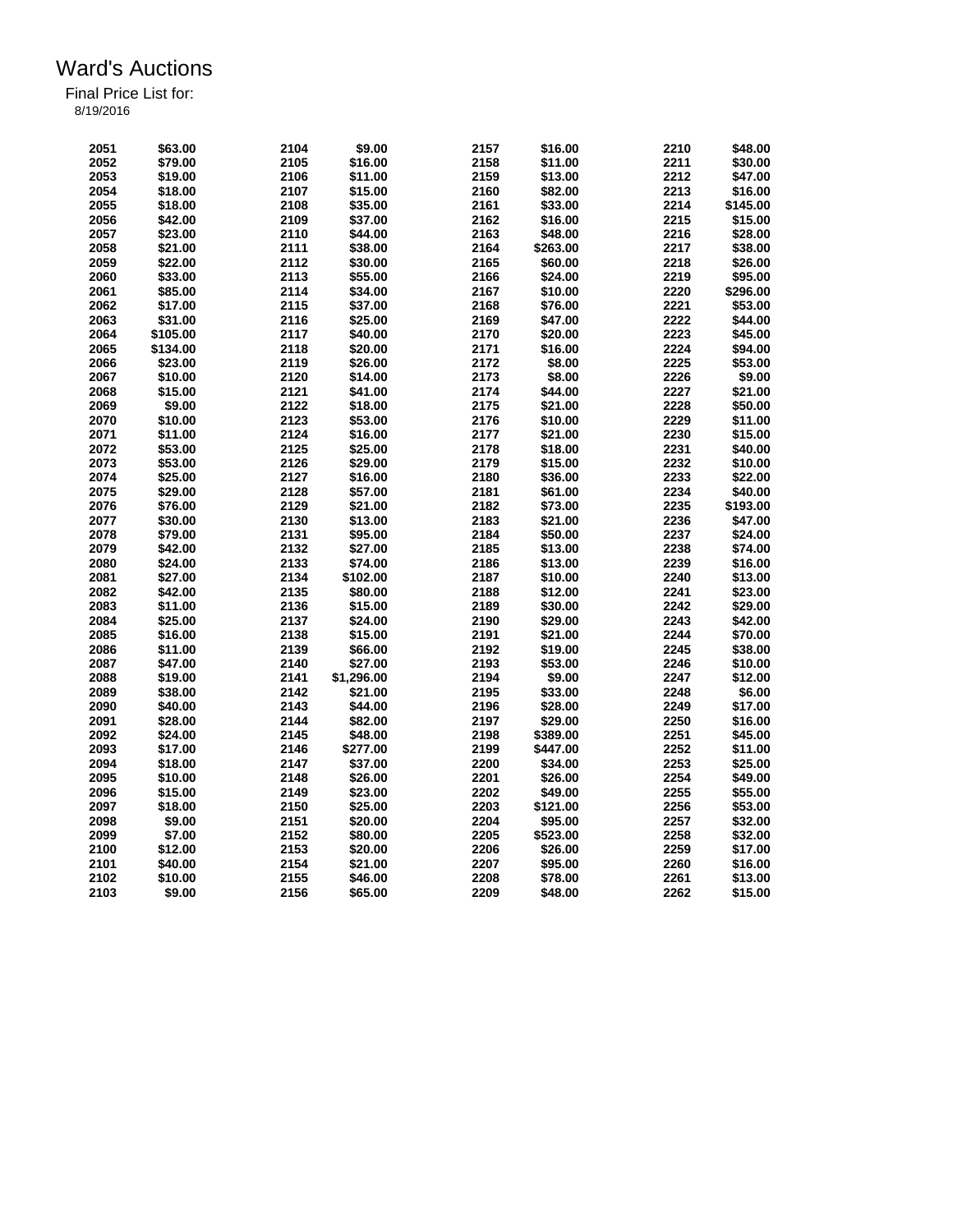| 2263 | \$11.00  | 2316 | \$6.00   | 2369 | \$13.00 | 2422         | \$12.00 |
|------|----------|------|----------|------|---------|--------------|---------|
| 2264 | \$7.00   | 2317 | \$6.00   | 2370 | \$16.00 | 2423         | \$10.00 |
| 2265 | \$17.00  | 2318 | \$6.00   | 2371 | \$9.00  | 2424         | \$11.00 |
| 2266 | \$16.00  | 2319 | \$5.00   | 2372 | \$42.00 | 2425         | \$29.00 |
| 2267 | \$3.00   | 2320 | \$9.00   | 2373 | \$17.00 | 2426         | \$27.00 |
| 2268 | \$13.00  | 2321 | \$74.00  | 2374 | \$21.00 | 2427         | \$12.00 |
| 2269 | \$14.00  | 2322 | \$12.00  | 2375 | \$45.00 | 2428         | \$24.00 |
| 2270 | \$20.00  | 2323 | \$21.00  | 2376 | \$35.00 | 2429         | \$34.00 |
| 2271 | \$3.00   | 2324 | \$7.00   | 2377 | \$9.00  | 2430         | \$26.00 |
| 2272 | \$24.00  | 2325 | \$5.00   | 2378 | \$5.00  | 2431         | \$20.00 |
| 2273 | \$26.00  | 2326 | \$6.00   | 2379 | \$6.00  | 2432         | \$27.00 |
| 2274 | \$27.00  | 2327 | \$6.00   | 2380 | \$19.00 | 2433         | \$16.00 |
| 2275 | \$34.00  | 2328 | \$2.00   | 2381 | \$11.00 | 2434         | \$9.00  |
| 2276 | \$44.00  | 2329 | \$2.00   | 2382 | \$5.00  | 2435         | \$21.00 |
| 2277 | \$44.00  | 2330 | \$2.00   | 2383 | \$17.00 | 2436         | \$15.00 |
| 2278 | \$65.00  | 2331 | \$23.00  | 2384 | \$25.00 | 2437         | \$8.00  |
| 2279 | \$25.00  | 2332 | \$175.00 | 2385 | \$21.00 | 2438         | \$8.00  |
| 2280 | \$17.00  | 2333 | \$31.00  | 2386 | \$13.00 | 2439         | \$14.00 |
| 2281 | \$21.00  | 2334 | \$9.00   | 2387 | \$16.00 | 2440         | \$16.00 |
| 2282 |          |      |          | 2388 |         | 2441         |         |
|      | \$42.00  | 2335 | \$53.00  | 2389 | \$45.00 |              | \$24.00 |
| 2283 | \$76.00  | 2336 | \$32.00  |      | \$16.00 | 2442<br>2443 | \$17.00 |
| 2284 | \$23.00  | 2337 | \$20.00  | 2390 | \$23.00 |              | \$16.00 |
| 2285 | \$10.00  | 2338 | \$33.00  | 2391 | \$23.00 | 2444         | \$27.00 |
| 2286 | \$11.00  | 2339 | \$40.00  | 2392 | \$23.00 | 2445         | \$12.00 |
| 2287 | \$11.00  | 2340 | \$7.00   | 2393 | \$21.00 | 2446         | \$18.00 |
| 2288 | \$13.00  | 2341 | \$9.00   | 2394 | \$17.00 | 2447         | \$13.00 |
| 2289 | \$11.00  | 2342 | \$8.00   | 2395 | \$24.00 | 2448         | \$44.00 |
| 2290 | \$4.00   | 2343 | \$24.00  | 2396 | \$79.00 | 2449         | \$31.00 |
| 2291 | \$17.00  | 2344 | \$28.00  | 2397 | \$16.00 | 2450         | \$5.00  |
| 2292 | \$14.00  | 2345 | \$29.00  | 2398 | \$10.00 | 2451         | \$37.00 |
| 2293 | \$13.00  | 2346 | \$50.00  | 2399 | \$15.00 | 2452         | \$13.00 |
| 2294 | \$317.00 | 2347 | \$32.00  | 2400 | \$14.00 | 2453         | \$11.00 |
| 2295 | \$40.00  | 2348 | \$32.00  | 2401 | \$14.00 | 2454         | \$7.00  |
| 2296 | \$24.00  | 2349 | \$17.00  | 2402 | \$13.00 | 2455         | \$5.00  |
| 2297 | \$12.00  | 2350 | \$7.00   | 2403 | \$37.00 | 2456         | \$33.00 |
| 2298 | \$11.00  | 2351 | \$11.00  | 2404 | \$13.00 | 2457         | \$10.00 |
| 2299 | \$11.00  | 2352 | \$16.00  | 2405 | \$24.00 | 2458         | \$50.00 |
| 2300 | \$23.00  | 2353 | \$33.00  | 2406 | \$32.00 | 2459         | \$11.00 |
| 2301 | \$10.00  | 2354 | \$15.00  | 2407 | \$34.00 | 2460         | \$13.00 |
| 2302 | \$48.00  | 2355 | \$25.00  | 2408 | \$54.00 | 2461         | \$9.00  |
| 2303 | \$19.00  | 2356 | \$25.00  | 2409 | \$34.00 | 2462         | \$11.00 |
| 2304 | \$30.00  | 2357 | \$8.00   | 2410 | \$69.00 | 2463         | \$11.00 |
| 2305 | \$21.00  | 2358 | \$11.00  | 2411 | \$44.00 | 2464         | \$14.00 |
| 2306 | \$24.00  | 2359 | \$30.00  | 2412 | \$56.00 | 2465         | \$12.00 |
| 2307 | \$17.00  | 2360 | \$17.00  | 2413 | \$40.00 | 2466         | \$8.00  |
| 2308 | \$20.00  | 2361 | \$28.00  | 2414 | \$37.00 | 2467         | \$10.00 |
| 2309 | \$18.00  | 2362 | \$21.00  | 2415 | \$54.00 | 2468         | \$11.00 |
| 2310 | \$10.00  | 2363 | \$16.00  | 2416 | \$44.00 | 2469         | \$16.00 |
| 2311 | \$11.00  | 2364 | \$20.00  | 2417 | \$39.00 | 2470         | \$15.00 |
| 2312 | \$12.00  | 2365 | \$8.00   | 2418 | \$46.00 | 2471         | \$12.00 |
| 2313 | \$7.00   | 2366 | \$38.00  | 2419 | \$20.00 | 2472         | \$13.00 |
| 2314 | \$7.00   | 2367 | \$24.00  | 2420 | \$17.00 | 2473         | \$12.00 |
| 2315 | \$11.00  | 2368 | \$13.00  | 2421 | \$11.00 | 2474         | \$15.00 |
|      |          |      |          |      |         |              |         |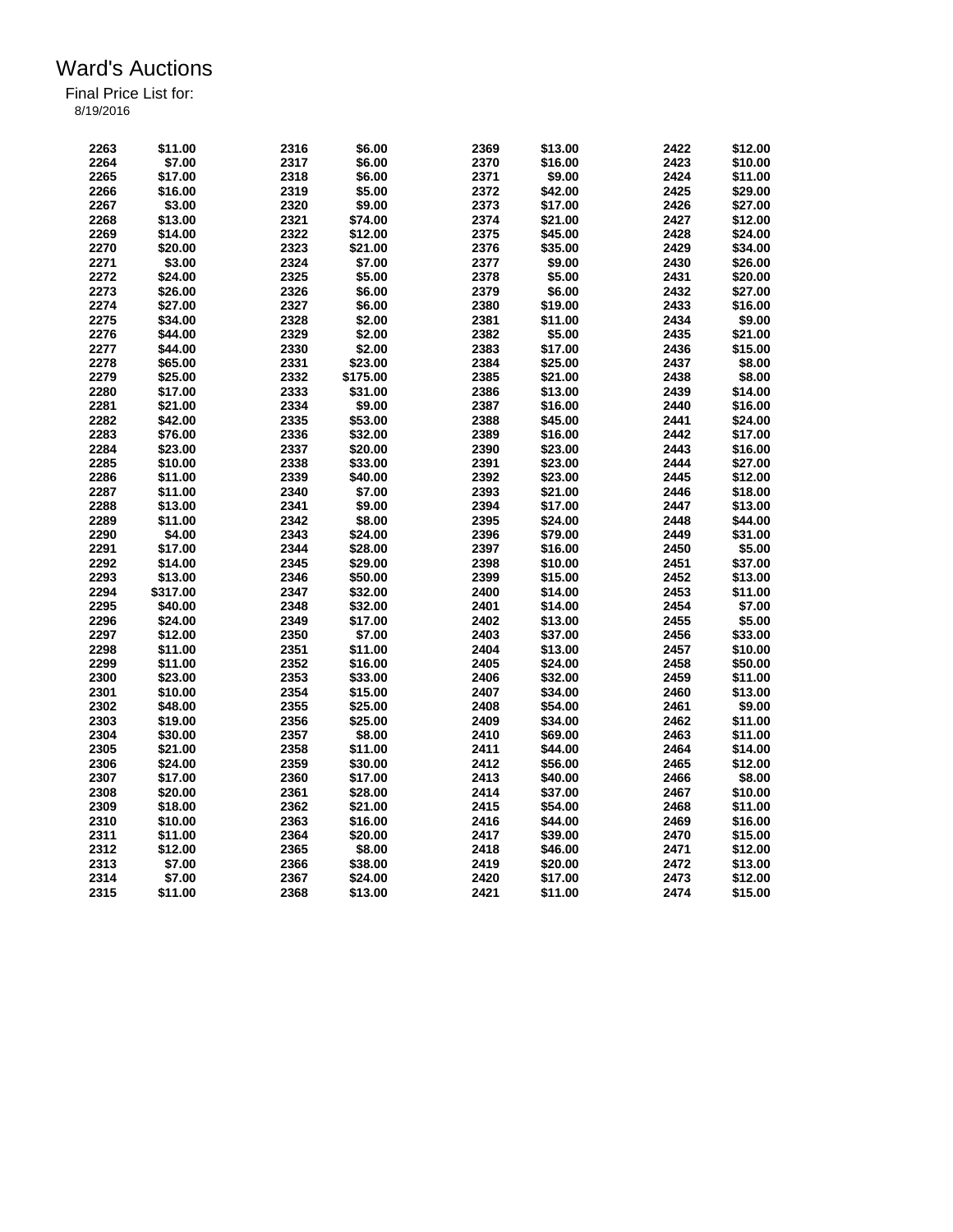| 2475 | \$17.00 | 2528         | \$23.00  | 2581 | \$21.00  | 2634 | \$58.00  |
|------|---------|--------------|----------|------|----------|------|----------|
| 2476 | \$29.00 | 2529         | \$153.00 | 2582 | \$27.00  | 2635 | \$157.00 |
| 2477 | \$14.00 | 2530         | \$40.00  | 2583 | \$46.00  | 2636 | \$90.00  |
| 2478 | \$18.00 | 2531         | \$16.00  | 2584 | \$52.00  | 2637 | \$50.00  |
| 2479 | \$37.00 | 2532         | \$21.00  | 2585 | \$33.00  | 2638 | \$53.00  |
| 2480 | \$10.00 | 2533         | \$27.00  | 2586 | \$34.00  | 2639 | \$53.00  |
| 2481 | \$35.00 | 2534         | \$23.00  | 2587 | \$18.00  | 2640 | \$53.00  |
| 2482 | \$15.00 | 2535         | \$32.00  | 2588 | \$79.00  | 2641 | \$126.00 |
| 2483 | \$16.00 | 2536         | \$54.00  | 2589 | \$53.00  | 2642 | \$63.00  |
| 2484 | \$21.00 | 2537         | \$47.00  | 2590 | \$21.00  | 2643 | \$69.00  |
| 2485 | \$66.00 | 2538         | \$26.00  | 2591 | \$18.00  | 2644 | \$53.00  |
| 2486 | \$12.00 | 2539         | \$16.00  | 2592 | \$30.00  | 2645 | \$81.00  |
| 2487 | \$44.00 | 2540         | \$17.00  | 2593 | \$12.00  | 2646 | \$116.00 |
| 2488 | \$34.00 | 2541         | \$38.00  | 2594 | \$32.00  | 2647 | \$12.00  |
| 2489 | \$8.00  | 2542         | \$152.00 | 2595 | \$37.00  | 2648 | \$375.00 |
| 2490 | \$8.00  | 2543         | \$50.00  | 2596 | \$12.00  | 2649 | \$35.00  |
| 2491 | \$11.00 | 2544         | \$16.00  | 2597 | \$17.00  | 2650 | \$35.00  |
|      |         |              |          | 2598 |          |      |          |
| 2492 | \$15.00 | 2545         | \$44.00  |      | \$24.00  | 2651 | \$93.00  |
| 2493 | \$7.00  | 2546         | \$61.00  | 2599 | \$11.00  | 2652 | \$47.00  |
| 2494 | \$31.00 | 2547         | \$34.00  | 2600 | \$34.00  | 2653 | \$81.00  |
| 2495 | \$6.00  | 2548         | \$27.00  | 2601 | \$27.00  | 2654 | \$44.00  |
| 2496 | \$7.00  | 2549         | \$21.00  | 2602 | \$19.00  | 2655 | \$177.00 |
| 2497 | \$42.00 | 2550         | \$23.00  | 2603 | \$105.00 | 2656 | \$84.00  |
| 2498 | \$16.00 | 2551         | \$39.00  | 2604 | \$38.00  | 2657 | \$84.00  |
| 2499 | \$41.00 | 2552         | \$60.00  | 2605 | \$17.00  | 2658 | \$70.00  |
| 2500 | \$16.00 | 2553         | \$47.00  | 2606 | \$38.00  | 2659 | \$42.00  |
| 2501 | \$31.00 | 2554         | \$38.00  | 2607 | \$28.00  | 2660 | \$56.00  |
| 2502 | \$19.00 | 2555         | \$93.00  | 2608 | \$38.00  | 2661 | \$42.00  |
| 2503 | \$23.00 | 2556         | \$60.00  | 2609 | \$47.00  | 2662 | \$42.00  |
| 2504 | \$46.00 | 2557         | \$23.00  | 2610 | \$35.00  | 2663 | \$40.00  |
| 2505 | \$34.00 | 2558         | \$19.00  | 2611 | \$16.00  | 2664 | \$42.00  |
| 2506 | \$35.00 | 2559         | \$34.00  | 2612 | \$17.00  | 2665 | \$42.00  |
| 2507 | \$13.00 | 2560         | \$28.00  | 2613 | \$13.00  | 2666 | \$42.00  |
| 2508 | \$21.00 | 2561         | \$25.00  | 2614 | \$56.00  | 2667 | \$42.00  |
| 2509 | \$30.00 | 2562         | \$47.00  | 2615 | \$56.00  | 2668 | \$184.00 |
|      |         |              | \$38.00  |      |          |      |          |
| 2510 | \$25.00 | 2563<br>2564 |          | 2616 | \$157.00 | 2669 | \$74.00  |
| 2511 | \$23.00 |              | \$13.00  | 2617 | \$25.00  | 2670 | \$37.00  |
| 2512 | \$17.00 | 2565         | \$41.00  | 2618 | \$25.00  | 2671 | \$40.00  |
| 2513 | \$46.00 | 2566         | \$29.00  | 2619 | \$27.00  | 2672 | \$60.00  |
| 2514 | \$20.00 | 2567         | \$37.00  | 2620 | \$16.00  | 2673 | \$58.00  |
| 2515 | \$23.00 | 2568         | \$52.00  | 2621 | \$13.00  | 2674 | \$61.00  |
| 2516 | \$26.00 | 2569         | \$65.00  | 2622 | \$27.00  | 2675 | \$53.00  |
| 2517 | \$79.00 | 2570         | \$39.00  | 2623 | \$21.00  | 2676 | \$38.00  |
| 2518 | \$24.00 | 2571         | \$39.00  | 2624 | \$32.00  | 2677 | \$50.00  |
| 2519 | \$42.00 | 2572         | \$184.00 | 2625 | \$44.00  | 2678 | \$47.00  |
| 2520 | \$26.00 | 2573         | \$41.00  | 2626 | \$32.00  | 2679 | \$40.00  |
| 2521 | \$34.00 | 2574         | \$54.00  | 2627 | \$165.00 | 2680 | \$142.00 |
| 2522 | \$25.00 | 2575         | \$12.00  | 2628 | \$158.00 | 2681 | \$40.00  |
| 2523 | \$24.00 | 2576         | \$21.00  | 2629 | \$150.00 | 2682 | \$411.00 |
| 2524 | \$23.00 | 2577         | \$13.00  | 2630 | \$166.00 | 2683 | \$130.00 |
| 2525 | \$45.00 | 2578         | \$84.00  | 2631 | \$158.00 | 2684 | \$42.00  |
| 2526 | \$48.00 | 2579         | \$13.00  | 2632 | \$50.00  | 2685 | \$38.00  |
| 2527 | \$23.00 | 2580         | \$21.00  | 2633 | \$69.00  | 2686 | \$49.00  |
|      |         |              |          |      |          |      |          |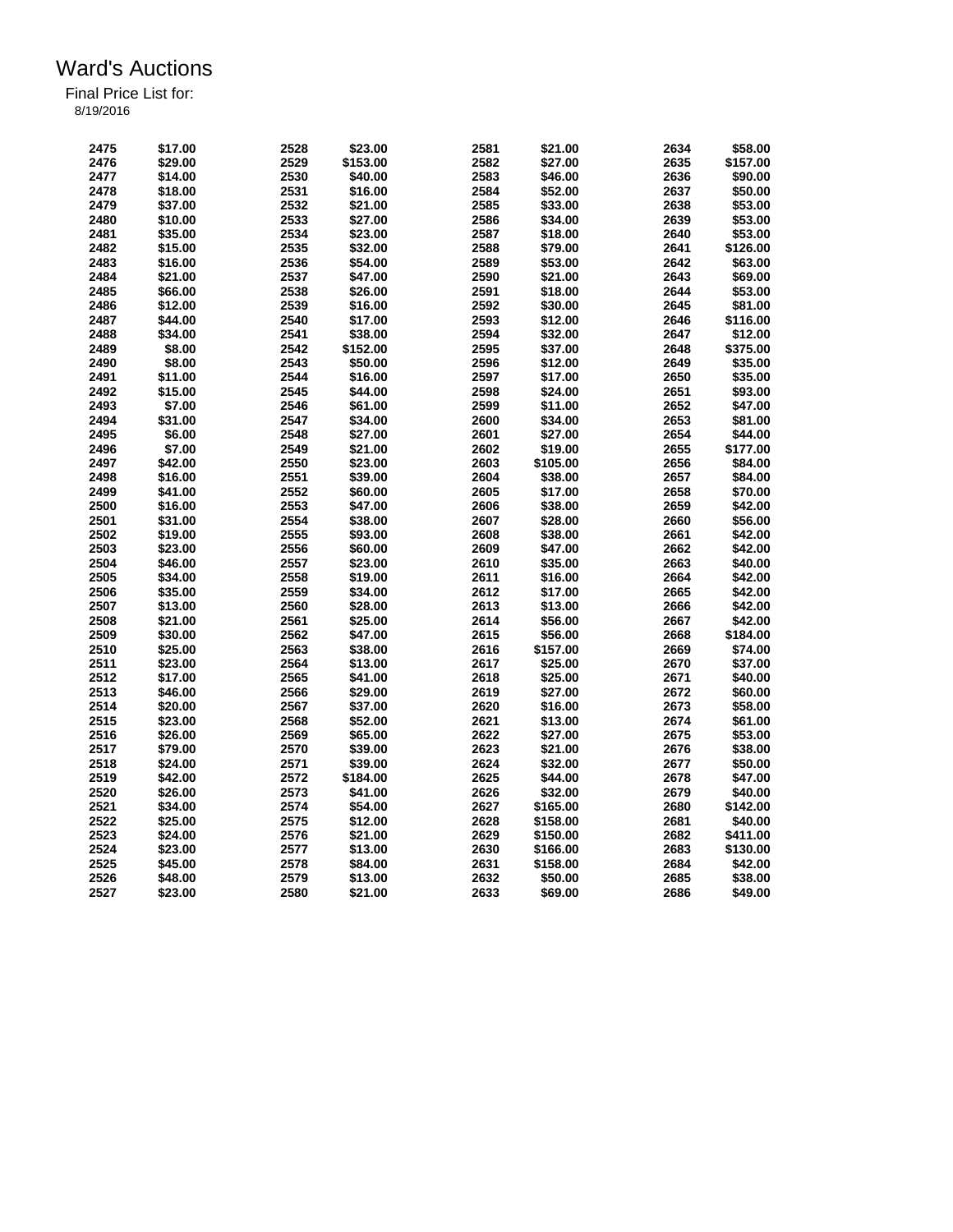| 2687 | \$52.00  | 2740 | \$35.00  | 3035 | \$97.00  | 3088 | \$40.00  |
|------|----------|------|----------|------|----------|------|----------|
| 2688 | \$88.00  | 2741 | \$18.00  | 3036 | \$107.00 | 3089 | \$63.00  |
| 2689 | \$88.00  | 2742 | \$25.00  | 3037 | \$60.00  | 3090 | \$24.00  |
| 2690 | \$79.00  | 2743 | \$16.00  | 3038 | \$47.00  | 3091 | \$21.00  |
| 2691 | \$72.00  | 2744 | \$32.00  | 3039 | \$225.00 | 3092 | \$55.00  |
| 2692 | \$54.00  | 2745 | \$23.00  | 3040 | \$105.00 | 3093 | \$26.00  |
| 2693 | \$38.00  | 2746 | \$32.00  | 3041 | \$16.00  | 3094 | \$24.00  |
| 2694 | \$99.00  | 2747 | \$71.00  | 3042 | \$49.00  | 3095 | \$28.00  |
| 2695 | \$40.00  | 2748 | \$81.00  | 3043 | \$79.00  | 3096 | \$58.00  |
| 2696 | \$33.00  | 2749 | \$19.00  | 3044 | \$137.00 | 3097 | \$6.00   |
| 2697 | \$146.00 | 2750 | \$26.00  | 3045 | \$93.00  | 3098 | \$98.00  |
| 2698 | \$96.00  | 2751 | \$42.00  | 3046 | \$63.00  | 3099 | \$47.00  |
| 2699 | \$74.00  | 2752 | \$117.00 | 3047 | \$143.00 | 3100 | \$26.00  |
| 2700 | \$176.00 | 2753 | \$150.00 | 3048 | \$139.00 | 3101 | \$16.00  |
| 2701 | \$235.00 | 2754 | \$51.00  | 3049 | \$126.00 | 3102 | \$16.00  |
| 2702 | \$107.00 | 2755 | \$44.00  | 3050 | \$98.00  | 3103 | \$41.00  |
| 2703 | \$122.00 | 2756 | \$53.00  | 3051 | \$39.00  | 3104 | \$53.00  |
| 2704 | \$499.00 | 2757 | \$86.00  | 3052 | \$60.00  | 3105 | \$25.00  |
| 2705 | \$60.00  | 2758 | \$82.00  | 3053 | \$14.00  | 3106 | \$81.00  |
| 2706 | \$42.00  | 2759 |          | 3054 |          | 3107 | \$16.00  |
|      |          |      | \$25.00  | 3055 | \$27.00  |      |          |
| 2707 | \$35.00  | 2760 | \$44.00  |      | \$16.00  | 3108 | \$45.00  |
| 2708 | \$41.00  | 2761 | \$58.00  | 3056 | \$16.00  | 3109 | \$53.00  |
| 2709 | \$40.00  | 2762 | \$27.00  | 3057 | \$21.00  | 3110 | \$31.00  |
| 2710 | \$101.00 | 2763 | \$16.00  | 3058 | \$158.00 | 3111 | \$94.00  |
| 2711 | \$81.00  | 2764 | \$27.00  | 3059 | \$176.00 | 3112 | \$47.00  |
| 2712 | \$37.00  | 2765 | \$28.00  | 3060 | \$45.00  | 3113 | \$107.00 |
| 2713 | \$63.00  | 2766 | \$11.00  | 3061 | \$23.00  | 3114 | \$406.00 |
| 2714 | \$38.00  | 2767 | \$27.00  | 3062 | \$144.00 | 3115 | \$36.00  |
| 2715 | \$35.00  | 3010 | \$25.00  | 3063 | \$212.00 | 3116 | \$37.00  |
| 2716 | \$69.00  | 3011 | \$32.00  | 3064 | \$100.00 | 3117 | \$37.00  |
| 2717 | \$61.00  | 3012 | \$100.00 | 3065 | \$111.00 | 3118 | \$147.00 |
| 2718 | \$60.00  | 3013 | \$132.00 | 3066 | \$71.00  | 3119 | \$447.00 |
| 2719 | \$58.00  | 3014 | \$168.00 | 3067 | \$89.00  | 3120 | \$48.00  |
| 2720 | \$9.00   | 3015 | \$194.00 | 3068 | \$60.00  | 3121 | \$49.00  |
| 2721 | \$32.00  | 3016 | \$42.00  | 3069 | \$28.00  | 3122 | \$53.00  |
| 2722 | \$55.00  | 3017 | \$74.00  | 3070 | \$71.00  | 3123 | \$216.00 |
| 2723 | \$76.00  | 3018 | \$47.00  | 3071 | \$27.00  | 3124 | \$174.00 |
| 2724 | \$88.00  | 3019 | \$60.00  | 3072 | \$15.00  | 3125 | \$79.00  |
| 2725 | \$80.00  | 3020 | \$75.00  | 3073 | \$50.00  | 3126 | \$41.00  |
| 2726 | \$35.00  | 3021 | \$38.00  | 3074 | \$90.00  | 3127 | \$37.00  |
| 2727 | \$71.00  | 3022 | \$23.00  | 3075 | \$50.00  | 3128 | \$37.00  |
| 2728 | \$49.00  | 3023 | \$27.00  | 3076 | \$92.00  | 3129 | \$37.00  |
| 2729 | \$75.00  | 3024 | \$35.00  | 3077 | \$54.00  | 3130 | \$46.00  |
| 2730 | \$81.00  | 3025 | \$45.00  | 3078 | \$15.00  | 3131 | \$66.00  |
| 2731 | \$34.00  | 3026 | \$117.00 | 3079 | \$39.00  | 3132 | \$51.00  |
| 2732 | \$80.00  | 3027 | \$39.00  | 3080 | \$21.00  | 3133 | \$65.00  |
| 2733 | \$45.00  | 3028 | \$55.00  | 3081 | \$27.00  | 3134 | \$58.00  |
| 2734 | \$35.00  | 3029 | \$74.00  | 3082 | \$135.00 | 3135 | \$24.00  |
| 2735 | \$42.00  | 3030 | \$74.00  | 3083 | \$35.00  | 3136 | \$27.00  |
| 2736 | \$45.00  | 3031 | \$147.00 | 3084 | \$46.00  | 3137 | \$27.00  |
| 2737 | \$75.00  | 3032 | \$44.00  | 3085 | \$60.00  | 3138 | \$102.00 |
| 2738 | \$29.00  | 3033 | \$46.00  | 3086 | \$70.00  | 3139 | \$30.00  |
| 2739 | \$34.00  | 3034 | \$51.00  | 3087 | \$16.00  | 3140 | \$37.00  |
|      |          |      |          |      |          |      |          |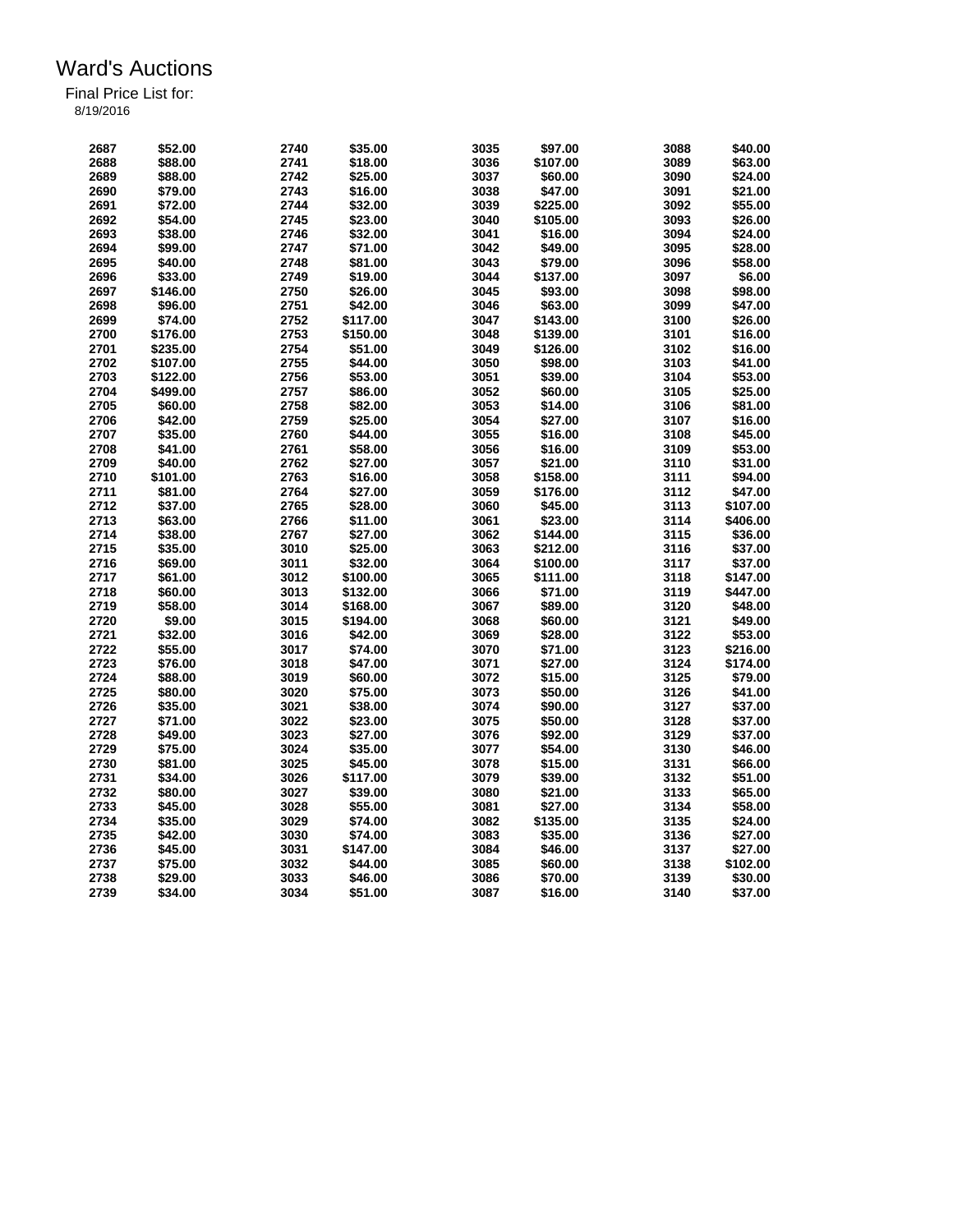| 3141 | \$30.00  | 3194 | \$11.00  | 3247 | \$28.00  | 3300 | \$9.00   |
|------|----------|------|----------|------|----------|------|----------|
| 3142 | \$159.00 | 3195 | \$27.00  | 3248 | \$25.00  | 3301 | \$17.00  |
| 3143 | \$105.00 | 3196 | \$83.00  | 3249 | \$13.00  | 3302 | \$56.00  |
| 3144 | \$95.00  | 3197 | \$45.00  | 3250 | \$44.00  | 3303 | \$54.00  |
| 3145 | \$71.00  | 3198 | \$70.00  | 3251 | \$53.00  | 3304 | \$76.00  |
| 3146 | \$53.00  | 3199 | \$20.00  | 3252 | \$48.00  | 3305 | \$109.00 |
| 3147 | \$153.00 | 3200 | \$15.00  | 3253 | \$29.00  | 3306 | \$88.00  |
| 3148 | \$63.00  | 3201 | \$21.00  | 3254 | \$23.00  | 3307 | \$12.00  |
| 3149 | \$58.00  | 3202 | \$153.00 | 3255 | \$63.00  | 3308 | \$68.00  |
| 3150 | \$42.00  | 3203 | \$39.00  | 3256 | \$57.00  | 3309 | \$115.00 |
| 3151 | \$63.00  | 3204 | \$90.00  | 3257 | \$54.00  | 3310 | \$12.00  |
| 3152 | \$20.00  | 3205 | \$54.00  | 3258 | \$34.00  | 3311 | \$21.00  |
| 3153 | \$10.00  | 3206 | \$76.00  | 3259 | \$45.00  | 3312 | \$47.00  |
| 3154 | \$65.00  | 3207 | \$105.00 | 3260 | \$97.00  | 3313 | \$58.00  |
| 3155 | \$50.00  | 3208 | \$28.00  | 3261 | \$108.00 | 3314 | \$55.00  |
| 3156 | \$45.00  | 3209 | \$81.00  | 3262 | \$16.00  | 3315 | \$56.00  |
| 3157 | \$95.00  | 3210 | \$20.00  | 3263 | \$20.00  | 3316 | \$29.00  |
| 3158 | \$21.00  | 3211 | \$25.00  | 3264 | \$15.00  | 3317 | \$37.00  |
| 3159 | \$60.00  | 3212 | \$73.00  | 3265 |          | 3318 | \$193.00 |
|      |          |      |          | 3266 | \$46.00  | 3319 |          |
| 3160 | \$60.00  | 3213 | \$80.00  | 3267 | \$15.00  | 3320 | \$45.00  |
| 3161 | \$44.00  | 3214 | \$84.00  |      | \$13.00  |      | \$37.00  |
| 3162 | \$26.00  | 3215 | \$34.00  | 3268 | \$89.00  | 3321 | \$29.00  |
| 3163 | \$53.00  | 3216 | \$24.00  | 3269 | \$60.00  | 3322 | \$45.00  |
| 3164 | \$74.00  | 3217 | \$39.00  | 3270 | \$31.00  | 3323 | \$49.00  |
| 3165 | \$57.00  | 3218 | \$63.00  | 3271 | \$16.00  | 3324 | \$92.00  |
| 3166 | \$23.00  | 3219 | \$19.00  | 3272 | \$9.00   | 3325 | \$54.00  |
| 3167 | \$53.00  | 3220 | \$25.00  | 3273 | \$16.00  | 3326 | \$21.00  |
| 3168 | \$51.00  | 3221 | \$22.00  | 3274 | \$14.00  | 3327 | \$20.00  |
| 3169 | \$62.00  | 3222 | \$252.00 | 3275 | \$14.00  | 3328 | \$82.00  |
| 3170 | \$60.00  | 3223 | \$24.00  | 3276 | \$79.00  | 3329 | \$16.00  |
| 3171 | \$90.00  | 3224 | \$42.00  | 3277 | \$27.00  | 3330 | \$23.00  |
| 3172 | \$68.00  | 3225 | \$35.00  | 3278 | \$28.00  | 3331 | \$30.00  |
| 3173 | \$34.00  | 3226 | \$103.00 | 3279 | \$8.00   | 3332 | \$74.00  |
| 3174 | \$72.00  | 3227 | \$111.00 | 3280 | \$53.00  | 3333 | \$51.00  |
| 3175 | \$76.00  | 3228 | \$69.00  | 3281 | \$42.00  | 3334 | \$37.00  |
| 3176 | \$21.00  | 3229 | \$100.00 | 3282 | \$127.00 | 3335 | \$7.00   |
| 3177 | \$15.00  | 3230 | \$63.00  | 3283 | \$219.00 | 3336 | \$7.00   |
| 3178 | \$30.00  | 3231 | \$67.00  | 3284 | \$44.00  | 3337 | \$93.00  |
| 3179 | \$21.00  | 3232 | \$31.00  | 3285 | \$18.00  | 3338 | \$71.00  |
| 3180 | \$28.00  | 3233 | \$72.00  | 3286 | \$205.00 | 3339 | \$52.00  |
| 3181 | \$26.00  | 3234 | \$79.00  | 3287 | \$67.00  | 3340 | \$25.00  |
| 3182 | \$28.00  | 3235 | \$49.00  | 3288 | \$27.00  | 3341 | \$27.00  |
| 3183 | \$26.00  | 3236 | \$77.00  | 3289 | \$11.00  | 3342 | \$21.00  |
| 3184 | \$53.00  | 3237 | \$59.00  | 3290 | \$35.00  | 3343 | \$24.00  |
| 3185 | \$35.00  | 3238 | \$49.00  | 3291 | \$35.00  | 3344 | \$21.00  |
| 3186 | \$20.00  | 3239 | \$42.00  | 3292 | \$6.00   | 3345 | \$16.00  |
| 3187 | \$21.00  | 3240 | \$34.00  | 3293 | \$24.00  | 3346 | \$29.00  |
| 3188 | \$27.00  | 3241 | \$35.00  | 3294 | \$42.00  | 3347 | \$21.00  |
| 3189 | \$29.00  | 3242 | \$37.00  | 3295 | \$345.00 | 3348 | \$29.00  |
| 3190 | \$31.00  | 3243 | \$58.00  | 3296 | \$205.00 | 3349 | \$59.00  |
| 3191 | \$32.00  | 3244 | \$21.00  | 3297 | \$90.00  | 3350 | \$13.00  |
| 3192 | \$24.00  | 3245 | \$14.00  | 3298 | \$324.00 | 3351 | \$20.00  |
| 3193 | \$42.00  | 3246 | \$12.00  | 3299 | \$30.00  | 3352 | \$24.00  |
|      |          |      |          |      |          |      |          |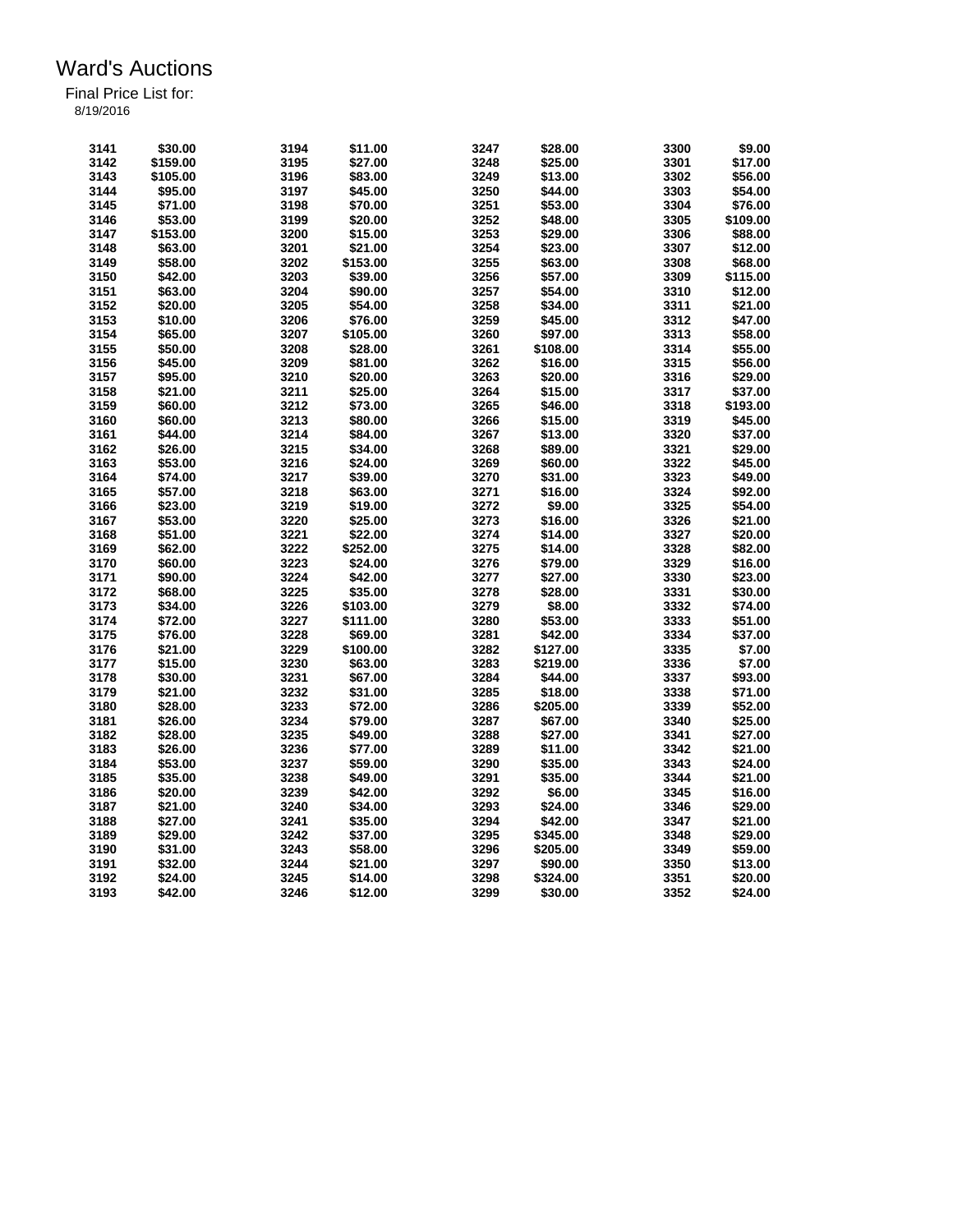| 3353 | \$16.00  | 3406 | \$40.00    | 4062 | \$600.00   | 4115 | \$400.00   |
|------|----------|------|------------|------|------------|------|------------|
| 3354 | \$45.00  | 4010 | \$4,590.00 | 4063 | \$1,078.00 | 4116 | \$325.00   |
| 3355 | \$56.00  | 4011 | \$2,010.00 | 4064 | \$315.00   | 4117 | \$1,415.00 |
| 3356 | \$30.00  | 4012 | \$1,255.00 | 4065 | \$0.00     | 4118 | \$1,155.00 |
| 3357 | \$33.00  | 4013 | \$1,000.00 | 4066 | \$0.00     | 4119 | \$237.00   |
| 3358 | \$33.00  | 4014 | \$961.00   | 4067 | \$373.00   | 4120 | \$190.00   |
| 3359 | \$28.00  | 4015 | \$893.00   | 4068 | \$630.00   | 4121 | \$1,211.00 |
| 3360 | \$25.00  | 4016 | \$2,095.00 | 4069 | \$411.00   | 4122 | \$315.00   |
| 3361 | \$27.00  | 4017 | \$2,750.00 | 4070 | \$360.00   | 4123 | \$152.00   |
|      |          |      |            | 4071 |            | 4124 |            |
| 3362 | \$77.00  | 4018 | \$683.00   |      | \$320.00   |      | \$315.00   |
| 3363 | \$30.00  | 4019 | \$115.00   | 4072 | \$180.00   | 4125 | \$221.00   |
| 3364 | \$38.00  | 4020 | \$4,280.00 | 4073 | \$394.00   | 4126 | \$1,213.00 |
| 3365 | \$96.00  | 4021 | \$2,285.00 | 4074 | \$0.00     | 4127 | \$1,276.00 |
| 3366 | \$31.00  | 4022 | \$4,288.00 | 4075 | \$650.00   | 4128 | \$2,958.00 |
| 3367 | \$104.00 | 4023 | \$1,490.00 | 4076 | \$350.00   | 4129 | \$2,817.00 |
| 3368 | \$60.00  | 4024 | \$1,882.00 | 4077 | \$735.00   | 4130 | \$2,501.00 |
| 3369 | \$19.00  | 4025 | \$890.00   | 4078 | \$735.00   | 4131 | \$1,365.00 |
| 3370 | \$33.00  | 4026 | \$1,263.00 | 4079 | \$1,800.00 | 4132 | \$2,258.00 |
| 3371 | \$40.00  | 4027 | \$1,259.00 | 4080 | \$525.00   | 4133 | \$2,468.00 |
| 3372 | \$44.00  | 4028 | \$750.00   | 4081 | \$385.00   | 4134 | \$688.00   |
| 3373 | \$22.00  | 4029 | \$1,000.00 | 4082 | \$683.00   | 4135 | \$451.00   |
| 3374 | \$29.00  | 4030 | \$1,359.00 | 4083 | \$195.00   | 4136 | \$525.00   |
| 3375 | \$76.00  | 4031 | \$1,292.00 | 4084 | \$422.00   | 4137 | \$263.00   |
| 3376 | \$0.00   | 4032 | \$5,098.00 | 4085 | \$331.00   | 4138 | \$239.00   |
| 3377 | \$32.00  | 4033 | \$1,354.00 | 4086 | \$1,806.00 | 4139 | \$222.00   |
| 3378 | \$24.00  | 4034 | \$1,574.00 | 4087 | \$419.00   | 4140 | \$672.00   |
| 3379 | \$2.00   | 4035 | \$2,625.00 | 4088 | \$419.00   | 4141 | \$1,000.00 |
| 3380 | \$5.00   | 4036 | \$2,000.00 | 4089 | \$488.00   | 4142 | \$144.00   |
| 3381 | \$19.00  | 4037 | \$568.00   | 4090 | \$440.00   | 4143 | \$709.00   |
| 3382 | \$73.00  | 4038 | \$760.00   | 4091 | \$554.00   | 4144 | \$342.00   |
| 3383 | \$259.00 | 4039 | \$872.00   | 4092 | \$1,008.00 | 4145 | \$205.00   |
| 3384 | \$19.00  | 4040 | \$733.00   | 4093 | \$700.00   | 4146 | \$368.00   |
|      |          |      |            | 4094 |            |      |            |
| 3385 | \$21.00  | 4041 | \$740.00   |      | \$1,260.00 | 4147 | \$267.00   |
| 3386 | \$100.00 | 4042 | \$945.00   | 4095 | \$1,445.00 | 4148 | \$263.00   |
| 3387 | \$33.00  | 4043 | \$515.00   | 4096 | \$842.00   | 4149 | \$198.00   |
| 3388 | \$8.00   | 4044 | \$419.00   | 4097 | \$1,050.00 | 4150 | \$170.00   |
| 3389 | \$13.00  | 4045 | \$450.00   | 4098 | \$147.00   | 4151 | \$132.00   |
| 3390 | \$37.00  | 4046 | \$426.00   | 4099 | \$735.00   | 4152 | \$132.00   |
| 3391 | \$74.00  | 4047 | \$4,673.00 | 4100 | \$326.00   | 4153 | \$48.00    |
| 3392 | \$23.00  | 4048 | \$2,226.00 | 4101 | \$122.00   | 4154 | \$163.00   |
| 3393 | \$25.00  | 4049 | \$893.00   | 4102 | \$2,718.00 | 4155 | \$368.00   |
| 3394 | \$54.00  | 4050 | \$840.00   | 4103 | \$168.00   | 4156 | \$657.00   |
| 3395 | \$38.00  | 4051 | \$880.00   | 4104 | \$914.00   | 4157 | \$630.00   |
| 3396 | \$39.00  | 4052 | \$1,490.00 | 4105 | \$371.00   | 4158 | \$175.00   |
| 3397 | \$32.00  | 4053 | \$840.00   | 4106 | \$1,575.00 | 4159 | \$217.00   |
| 3398 | \$9.00   | 4054 | \$342.00   | 4107 | \$550.00   | 4160 | \$124.00   |
| 3399 | \$7.00   | 4055 | \$788.00   | 4108 | \$425.00   | 4161 | \$250.00   |
| 3400 | \$44.00  | 4056 | \$809.00   | 4109 | \$142.00   | 4162 | \$210.00   |
| 3401 | \$5.00   | 4057 | \$893.00   | 4110 | \$221.00   | 4163 | \$420.00   |
| 3402 | \$5.00   | 4058 | \$599.00   | 4111 | \$473.00   | 4164 | \$184.00   |
| 3403 | \$38.00  | 4059 | \$678.00   | 4112 | \$322.00   | 4165 | \$368.00   |
| 3404 | \$25.00  | 4060 | \$656.00   | 4113 | \$285.00   | 4166 | \$270.00   |
| 3405 | \$7.00   | 4061 | \$600.00   | 4114 | \$473.00   | 4167 | \$184.00   |
|      |          |      |            |      |            |      |            |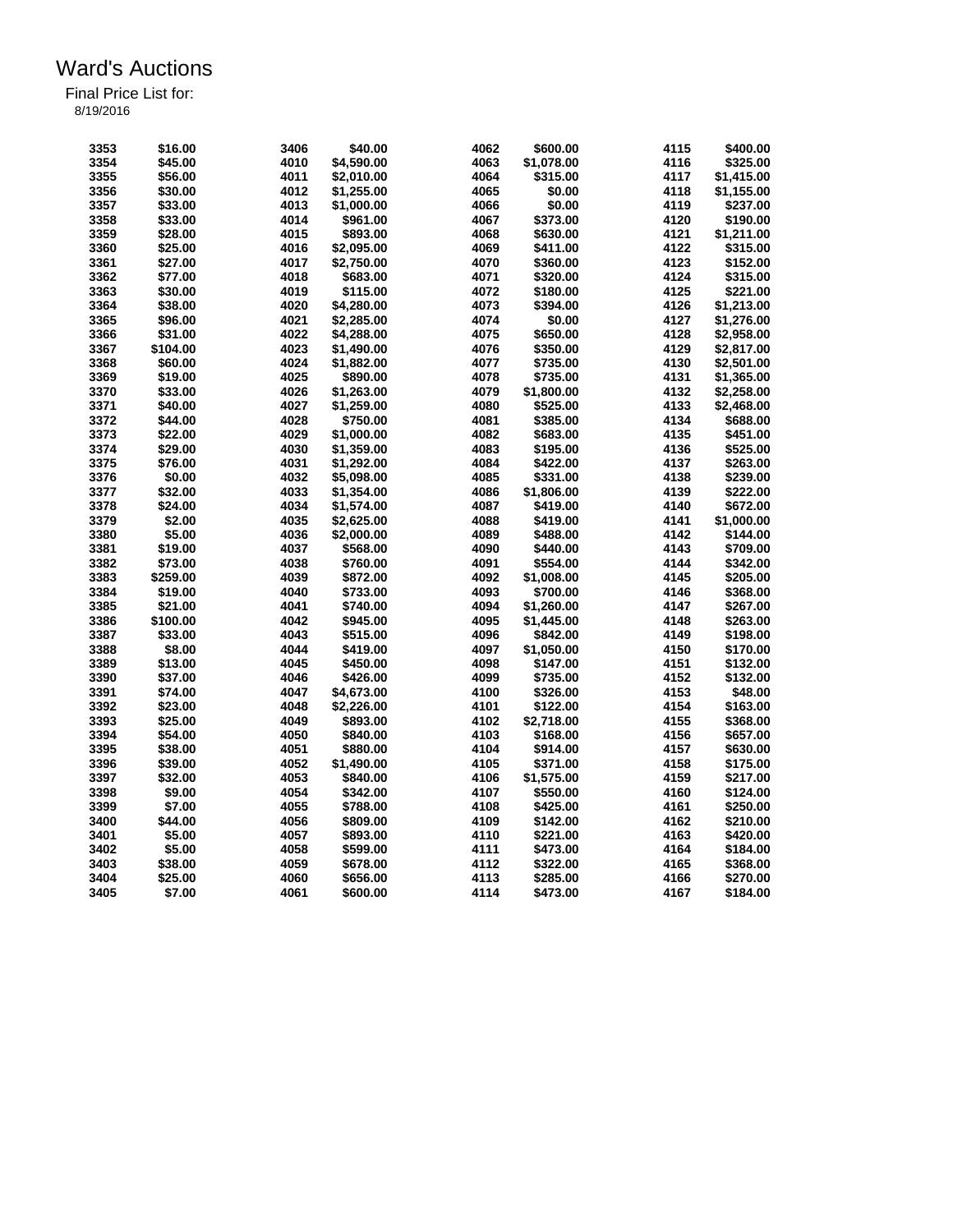| 4168 | \$745.00 | 4221 | \$30.00  | 4274 | \$19.00  | 4327 | \$8.00  |
|------|----------|------|----------|------|----------|------|---------|
| 4169 | \$294.00 | 4222 | \$37.00  | 4275 | \$200.00 | 4328 | \$4.00  |
| 4170 | \$150.00 | 4223 | \$53.00  | 4276 | \$71.00  | 4329 | \$23.00 |
| 4171 | \$254.00 | 4224 | \$31.00  | 4277 | \$37.00  | 4330 | \$9.00  |
| 4172 | \$154.00 | 4225 | \$39.00  | 4278 | \$69.00  | 4331 | \$7.00  |
| 4173 | \$105.00 | 4226 | \$32.00  | 4279 | \$79.00  | 4332 | \$4.00  |
| 4174 | \$83.00  | 4227 | \$10.00  | 4280 | \$49.00  | 4333 | \$3.00  |
| 4175 | \$10.00  | 4228 | \$73.00  | 4281 | \$55.00  | 4334 | \$3.00  |
| 4176 | \$384.00 | 4229 | \$48.00  | 4282 | \$69.00  | 4335 | \$0.00  |
| 4177 | \$79.00  | 4230 | \$23.00  | 4283 | \$50.00  | 4336 | \$3.00  |
| 4178 | \$153.00 | 4231 | \$6.00   | 4284 | \$0.00   | 4337 | \$12.00 |
| 4179 | \$42.00  | 4232 | \$28.00  | 4285 | \$55.00  | 4338 | \$0.00  |
|      |          |      |          |      |          |      |         |
| 4180 | \$69.00  | 4233 | \$30.00  | 4286 | \$70.00  | 4339 | \$3.00  |
| 4181 | \$10.00  | 4234 | \$72.00  | 4287 | \$21.00  | 4340 | \$8.00  |
| 4182 | \$0.00   | 4235 | \$28.00  | 4288 | \$48.00  | 4341 | \$0.00  |
| 4183 | \$0.00   | 4236 | \$28.00  | 4289 | \$21.00  | 4342 | \$16.00 |
| 4184 | \$0.00   | 4237 | \$25.00  | 4290 | \$20.00  | 4343 | \$3.00  |
| 4185 | \$0.00   | 4238 | \$30.00  | 4291 | \$5.00   | 4344 | \$9.00  |
| 4186 | \$11.00  | 4239 | \$31.00  | 4292 | \$5.00   | 4345 | \$0.00  |
| 4187 | \$10.00  | 4240 | \$11.00  | 4293 | \$12.00  | 4346 | \$9.00  |
| 4188 | \$0.00   | 4241 | \$77.00  | 4294 | \$10.00  | 4347 | \$4.00  |
| 4189 | \$23.00  | 4242 | \$5.00   | 4295 | \$50.00  | 4348 | \$20.00 |
| 4190 | \$37.00  | 4243 | \$17.00  | 4296 | \$15.00  | 4349 | \$3.00  |
| 4191 | \$20.00  | 4244 | \$35.00  | 4297 | \$0.00   | 4350 | \$9.00  |
| 4192 | \$32.00  | 4245 | \$8.00   | 4298 | \$4.00   | 4351 | \$4.00  |
| 4193 | \$20.00  | 4246 | \$27.00  | 4299 | \$20.00  | 4352 | \$8.00  |
| 4194 | \$77.00  | 4247 | \$25.00  | 4300 | \$0.00   | 4353 | \$16.00 |
| 4195 | \$17.00  | 4248 | \$16.00  | 4301 | \$4.00   | 4354 | \$5.00  |
| 4196 | \$16.00  | 4249 | \$29.00  | 4302 | \$8.00   | 4355 | \$0.00  |
| 4197 | \$16.00  | 4250 | \$11.00  | 4303 | \$12.00  | 4356 | \$4.00  |
| 4198 | \$16.00  | 4251 | \$11.00  | 4304 | \$10.00  | 4357 | \$5.00  |
| 4199 | \$31.00  | 4252 | \$63.00  | 4305 | \$0.00   | 4358 | \$3.00  |
| 4200 | \$0.00   | 4253 | \$105.00 | 4306 | \$4.00   | 4359 | \$3.00  |
| 4201 | \$75.00  | 4254 |          | 4307 | \$0.00   | 4360 | \$8.00  |
|      |          |      | \$30.00  |      |          |      |         |
| 4202 | \$21.00  | 4255 | \$51.00  | 4308 | \$5.00   | 4361 | \$2.00  |
| 4203 | \$28.00  | 4256 | \$125.00 | 4309 | \$16.00  | 4362 | \$3.00  |
| 4204 | \$37.00  | 4257 | \$12.00  | 4310 | \$18.00  | 4363 | \$35.00 |
| 4205 | \$66.00  | 4258 | \$27.00  | 4311 | \$3.00   | 4364 | \$3.00  |
| 4206 | \$20.00  | 4259 | \$9.00   | 4312 | \$19.00  | 4365 | \$7.00  |
| 4207 | \$87.00  | 4260 | \$21.00  | 4313 | \$4.00   | 4366 | \$16.00 |
| 4208 | \$21.00  | 4261 | \$0.00   | 4314 | \$3.00   | 4367 | \$12.00 |
| 4209 | \$24.00  | 4262 | \$10.00  | 4315 | \$2.00   | 4368 | \$12.00 |
| 4210 | \$16.00  | 4263 | \$11.00  | 4316 | \$4.00   | 4369 | \$3.00  |
| 4211 | \$15.00  | 4264 | \$16.00  | 4317 | \$7.00   | 4370 | \$7.00  |
| 4212 | \$15.00  | 4265 | \$2.00   | 4318 | \$3.00   | 4371 | \$4.00  |
| 4213 | \$16.00  | 4266 | \$75.00  | 4319 | \$5.00   | 4372 | \$7.00  |
| 4214 | \$16.00  | 4267 | \$11.00  | 4320 | \$48.00  | 4373 | \$7.00  |
| 4215 | \$13.00  | 4268 | \$33.00  | 4321 | \$10.00  | 4374 | \$3.00  |
| 4216 | \$11.00  | 4269 | \$33.00  | 4322 | \$9.00   | 4375 | \$7.00  |
| 4217 | \$16.00  | 4270 | \$5.00   | 4323 | \$10.00  | 4376 | \$34.00 |
| 4218 | \$27.00  | 4271 | \$26.00  | 4324 | \$3.00   | 4377 | \$2.00  |
| 4219 | \$21.00  | 4272 | \$107.00 | 4325 | \$0.00   | 4378 | \$3.00  |
| 4220 | \$23.00  | 4273 | \$90.00  | 4326 | \$7.00   | 4379 | \$12.00 |
|      |          |      |          |      |          |      |         |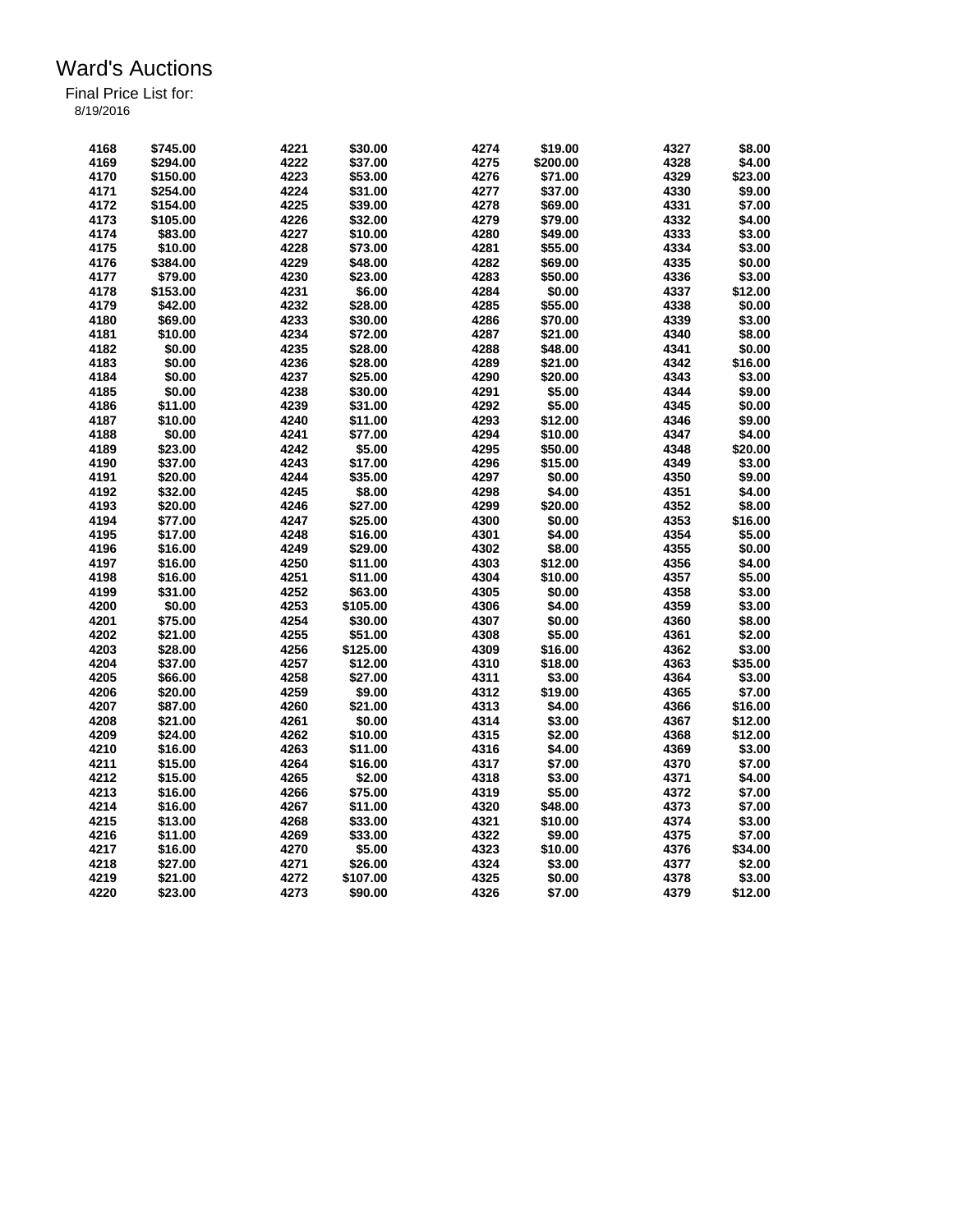| 4380 | \$9.00  | 4433 | \$17.00  | 4486 | \$8.00   | 4539 | \$9.00   |
|------|---------|------|----------|------|----------|------|----------|
| 4381 | \$3.00  | 4434 | \$8.00   | 4487 | \$21.00  | 4540 | \$12.00  |
| 4382 | \$28.00 | 4435 | \$13.00  | 4488 | \$28.00  | 4541 | \$2.00   |
| 4383 | \$7.00  | 4436 | \$11.00  | 4489 | \$2.00   | 4542 | \$17.00  |
| 4384 | \$3.00  | 4437 | \$4.00   | 4490 | \$0.00   | 4543 | \$8.00   |
| 4385 | \$20.00 | 4438 | \$6.00   | 4491 | \$1.00   | 4544 | \$2.00   |
|      |         |      |          |      |          |      |          |
| 4386 | \$15.00 | 4439 | \$11.00  | 4492 | \$60.00  | 4545 | \$2.00   |
| 4387 | \$28.00 | 4440 | \$12.00  | 4493 | \$0.00   | 4546 | \$59.00  |
| 4388 | \$3.00  | 4441 | \$12.00  | 4494 | \$27.00  | 4547 | \$34.00  |
| 4389 | \$33.00 | 4442 | \$13.00  | 4495 | \$19.00  | 4548 | \$100.00 |
| 4390 | \$3.00  | 4443 | \$4.00   | 4496 | \$3.00   | 4549 | \$81.00  |
| 4391 | \$20.00 | 4444 | \$3.00   | 4497 | \$25.00  | 4550 | \$60.00  |
| 4392 | \$6.00  | 4445 | \$3.00   | 4498 | \$7.00   | 4551 | \$478.00 |
| 4393 | \$6.00  | 4446 | \$6.00   | 4499 | \$0.00   | 4552 | \$44.00  |
| 4394 | \$3.00  | 4447 | \$11.00  | 4500 | \$1.00   | 4553 | \$81.00  |
| 4395 | \$4.00  | 4448 | \$6.00   | 4501 | \$12.00  | 4554 | \$23.00  |
| 4396 | \$10.00 | 4449 | \$9.00   | 4502 | \$29.00  | 4555 | \$3.00   |
| 4397 | \$16.00 | 4450 | \$12.00  | 4503 | \$155.00 | 4556 | \$2.00   |
| 4398 | \$0.00  | 4451 | \$11.00  | 4504 | \$15.00  | 4557 | \$4.00   |
| 4399 | \$3.00  | 4452 | \$20.00  | 4505 | \$20.00  | 4558 | \$27.00  |
| 4400 | \$8.00  | 4453 | \$24.00  | 4506 | \$7.00   | 4559 | \$25.00  |
| 4401 | \$6.00  | 4454 | \$8.00   | 4507 | \$29.00  | 4560 | \$40.00  |
| 4402 | \$6.00  | 4455 | \$12.00  | 4508 | \$0.00   | 4561 | \$33.00  |
| 4403 | \$0.00  | 4456 | \$4.00   | 4509 | \$2.00   | 4562 | \$54.00  |
| 4404 | \$9.00  | 4457 | \$24.00  | 4510 | \$2.00   | 4563 | \$0.00   |
| 4405 | \$17.00 | 4458 | \$3.00   | 4511 | \$12.00  | 4564 | \$32.00  |
| 4406 | \$24.00 | 4459 | \$13.00  | 4512 | \$0.00   | 4565 | \$46.00  |
|      |         |      | \$6.00   | 4513 |          |      |          |
| 4407 | \$6.00  | 4460 |          |      | \$105.00 | 4566 | \$140.00 |
| 4408 | \$9.00  | 4461 | \$9.00   | 4514 | \$13.00  | 4567 | \$15.00  |
| 4409 | \$3.00  | 4462 | \$12.00  | 4515 | \$0.00   | 4568 | \$13.00  |
| 4410 | \$9.00  | 4463 | \$4.00   | 4516 | \$46.00  | 4569 | \$0.00   |
| 4411 | \$7.00  | 4464 | \$11.00  | 4517 | \$1.00   | 4570 | \$7.00   |
| 4412 | \$7.00  | 4465 | \$110.00 | 4518 | \$0.00   | 4571 | \$23.00  |
| 4413 | \$17.00 | 4466 | \$1.00   | 4519 | \$0.00   | 4572 | \$37.00  |
| 4414 | \$4.00  | 4467 | \$0.00   | 4520 | \$0.00   | 4573 | \$4.00   |
| 4415 | \$7.00  | 4468 | \$6.00   | 4521 | \$4.00   | 4574 | \$51.00  |
| 4416 | \$4.00  | 4469 | \$13.00  | 4522 | \$2.00   | 4575 | \$5.00   |
| 4417 | \$5.00  | 4470 | \$7.00   | 4523 | \$0.00   | 4576 | \$15.00  |
| 4418 | \$3.00  | 4471 | \$25.00  | 4524 | \$16.00  | 4577 | \$384.00 |
| 4419 | \$13.00 | 4472 | \$11.00  | 4525 | \$0.00   | 4578 | \$8.00   |
| 4420 | \$9.00  | 4473 | \$0.00   | 4526 | \$54.00  | 4579 | \$39.00  |
| 4421 | \$7.00  | 4474 | \$0.00   | 4527 | \$1.00   | 4580 | \$48.00  |
| 4422 | \$8.00  | 4475 | \$0.00   | 4528 | \$1.00   | 4581 | \$29.00  |
| 4423 | \$8.00  | 4476 | \$5.00   | 4529 | \$0.00   | 4582 | \$5.00   |
| 4424 | \$6.00  | 4477 | \$0.00   | 4530 | \$15.00  | 4583 | \$10.00  |
| 4425 | \$7.00  | 4478 | \$8.00   | 4531 | \$3.00   | 4584 | \$3.00   |
| 4426 | \$4.00  | 4479 | \$17.00  | 4532 | \$2.00   | 4585 | \$1.00   |
| 4427 | \$3.00  | 4480 | \$10.00  | 4533 | \$44.00  | 4586 | \$23.00  |
| 4428 | \$9.00  | 4481 | \$8.00   | 4534 | \$6.00   | 4587 | \$46.00  |
| 4429 | \$4.00  | 4482 | \$38.00  | 4535 | \$8.00   | 4588 | \$48.00  |
| 4430 | \$13.00 | 4483 | \$4.00   | 4536 | \$4.00   | 4589 | \$7.00   |
|      |         |      |          |      |          |      |          |
| 4431 | \$8.00  | 4484 | \$48.00  | 4537 | \$2.00   | 4590 | \$33.00  |
| 4432 | \$3.00  | 4485 | \$2.00   | 4538 | \$12.00  | 4591 | \$47.00  |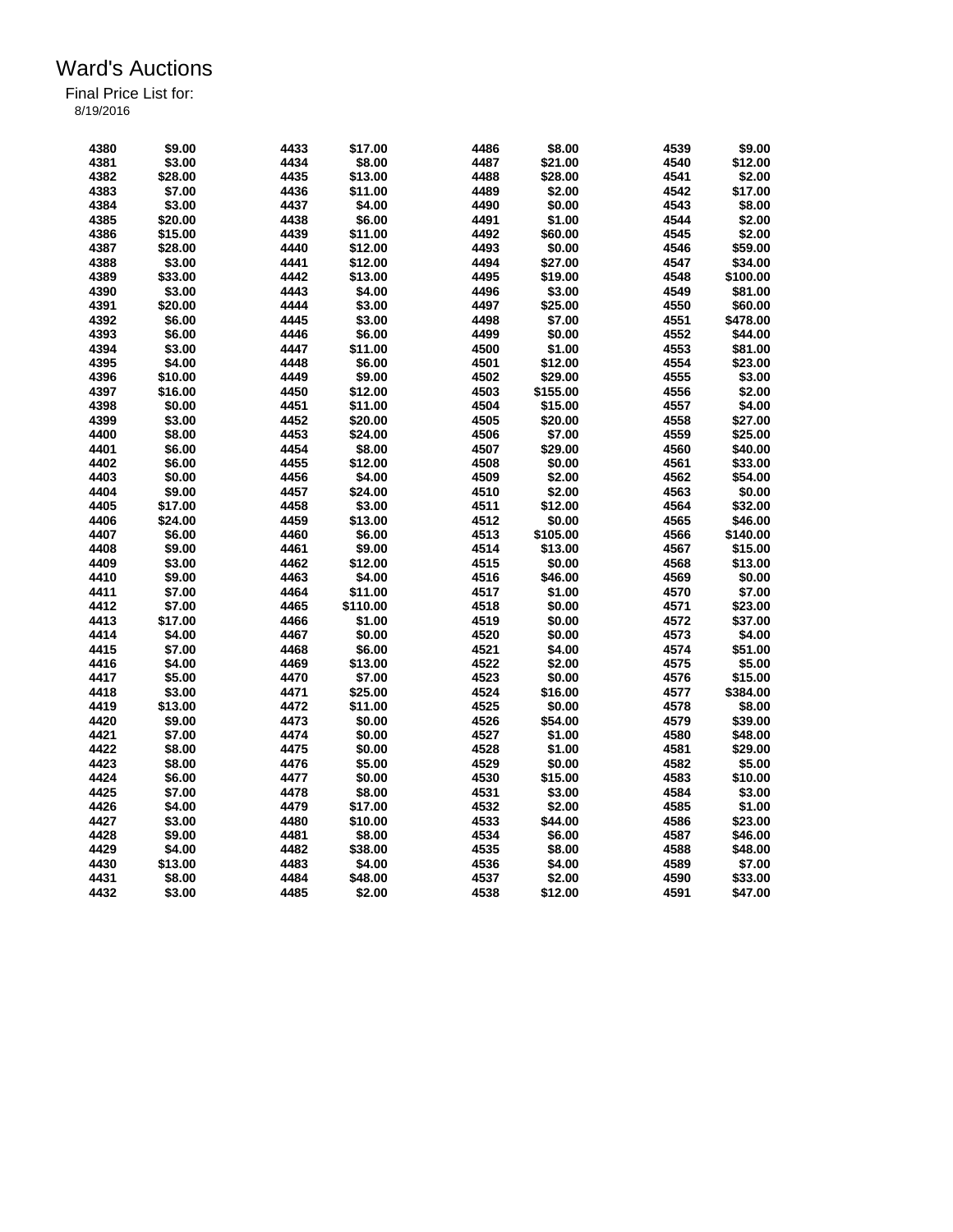| 4592 | \$5.00   | 4645 | \$0.00   | 4698 | \$10.00  | 4751 | \$10.00  |
|------|----------|------|----------|------|----------|------|----------|
| 4593 | \$10.00  | 4646 | \$5.00   | 4699 | \$11.00  | 4752 | \$13.00  |
| 4594 | \$18.00  | 4647 | \$0.00   | 4700 | \$15.00  | 4753 | \$10.00  |
| 4595 | \$13.00  | 4648 | \$11.00  | 4701 | \$11.00  | 4754 | \$71.00  |
| 4596 | \$16.00  | 4649 | \$0.00   | 4702 | \$70.00  | 4755 | \$68.00  |
| 4597 | \$25.00  | 4650 | \$104.00 | 4703 | \$131.00 | 4756 | \$39.00  |
| 4598 | \$19.00  | 4651 | \$2.00   | 4704 | \$73.00  | 4757 | \$15.00  |
| 4599 | \$22.00  | 4652 | \$50.00  | 4705 | \$0.00   | 4758 | \$33.00  |
| 4600 | \$8.00   | 4653 | \$0.00   | 4706 | \$44.00  | 4759 | \$27.00  |
| 4601 | \$45.00  | 4654 | \$167.00 | 4707 | \$90.00  | 4760 | \$0.00   |
| 4602 | \$10.00  | 4655 | \$105.00 | 4708 | \$20.00  | 4761 | \$17.00  |
| 4603 | \$24.00  | 4656 | \$63.00  | 4709 | \$20.00  | 4762 | \$29.00  |
| 4604 | \$123.00 | 4657 | \$32.00  | 4710 | \$18.00  | 4763 | \$79.00  |
| 4605 | \$26.00  | 4658 | \$25.00  | 4711 | \$21.00  | 4764 | \$111.00 |
| 4606 | \$23.00  | 4659 | \$46.00  | 4712 | \$10.00  | 4765 | \$98.00  |
| 4607 | \$33.00  | 4660 | \$116.00 | 4713 | \$0.00   | 4766 | \$124.00 |
| 4608 | \$90.00  | 4661 | \$37.00  | 4714 | \$49.00  | 4767 | \$40.00  |
| 4609 | \$21.00  | 4662 | \$20.00  | 4715 | \$25.00  | 4768 | \$75.00  |
|      |          |      |          | 4716 |          |      |          |
| 4610 | \$62.00  | 4663 | \$16.00  |      | \$23.00  | 4769 | \$73.00  |
| 4611 | \$30.00  | 4664 | \$21.00  | 4717 | \$34.00  | 4770 | \$58.00  |
| 4612 | \$35.00  | 4665 | \$29.00  | 4718 | \$32.00  | 4771 | \$75.00  |
| 4613 | \$46.00  | 4666 | \$120.00 | 4719 | \$0.00   | 4772 | \$44.00  |
| 4614 | \$51.00  | 4667 | \$0.00   | 4720 | \$23.00  | 4773 | \$45.00  |
| 4615 | \$8.00   | 4668 | \$50.00  | 4721 | \$21.00  | 4774 | \$34.00  |
| 4616 | \$17.00  | 4669 | \$74.00  | 4722 | \$20.00  | 4775 | \$30.00  |
| 4617 | \$116.00 | 4670 | \$30.00  | 4723 | \$25.00  | 4776 | \$83.00  |
| 4618 | \$16.00  | 4671 | \$0.00   | 4724 | \$35.00  | 4777 | \$35.00  |
| 4619 | \$1.00   | 4672 | \$34.00  | 4725 | \$32.00  | 4778 | \$37.00  |
| 4620 | \$6.00   | 4673 | \$48.00  | 4726 | \$0.00   | 4779 | \$10.00  |
| 4621 | \$3.00   | 4674 | \$69.00  | 4727 | \$15.00  | 4780 | \$44.00  |
| 4622 | \$6.00   | 4675 | \$0.00   | 4728 | \$0.00   | 4781 | \$69.00  |
| 4623 | \$9.00   | 4676 | \$30.00  | 4729 | \$10.00  | 4782 | \$35.00  |
| 4624 | \$1.00   | 4677 | \$20.00  | 4730 | \$10.00  | 4783 | \$48.00  |
| 4625 | \$1.00   | 4678 | \$38.00  | 4731 | \$47.00  | 4784 | \$35.00  |
| 4626 | \$34.00  | 4679 | \$0.00   | 4732 | \$245.00 | 4785 | \$29.00  |
| 4627 | \$27.00  | 4680 | \$21.00  | 4733 | \$155.00 | 4786 | \$31.00  |
| 4628 | \$6.00   | 4681 | \$39.00  | 4734 | \$34.00  | 4787 | \$25.00  |
| 4629 | \$16.00  | 4682 | \$10.00  | 4735 | \$37.00  | 4788 | \$30.00  |
| 4630 | \$37.00  | 4683 | \$10.00  | 4736 | \$175.00 | 4789 | \$26.00  |
| 4631 | \$6.00   | 4684 | \$0.00   | 4737 | \$23.00  | 4790 | \$11.00  |
| 4632 | \$21.00  | 4685 | \$185.00 | 4738 | \$61.00  | 4791 | \$39.00  |
| 4633 | \$9.00   | 4686 | \$42.00  | 4739 | \$24.00  | 4792 | \$15.00  |
| 4634 | \$19.00  | 4687 | \$70.00  | 4740 | \$37.00  | 4793 | \$12.00  |
| 4635 | \$8.00   | 4688 | \$16.00  | 4741 | \$42.00  | 4794 | \$10.00  |
| 4636 | \$0.00   | 4689 | \$29.00  | 4742 | \$19.00  | 4795 | \$10.00  |
| 4637 | \$42.00  | 4690 | \$20.00  | 4743 | \$47.00  | 4796 | \$263.00 |
| 4638 | \$0.00   | 4691 | \$21.00  | 4744 | \$25.00  | 4797 | \$0.00   |
| 4639 | \$37.00  | 4692 | \$12.00  | 4745 | \$49.00  | 4798 | \$117.00 |
| 4640 | \$39.00  | 4693 | \$8.00   | 4746 | \$15.00  | 4799 | \$191.00 |
| 4641 | \$0.00   | 4694 | \$20.00  | 4747 | \$11.00  | 4800 | \$105.00 |
| 4642 | \$11.00  | 4695 | \$15.00  | 4748 | \$37.00  | 4801 | \$339.00 |
| 4643 | \$11.00  | 4696 | \$10.00  | 4749 | \$16.00  | 4802 | \$154.00 |
| 4644 | \$5.00   | 4697 | \$0.00   | 4750 | \$27.00  | 4803 | \$53.00  |
|      |          |      |          |      |          |      |          |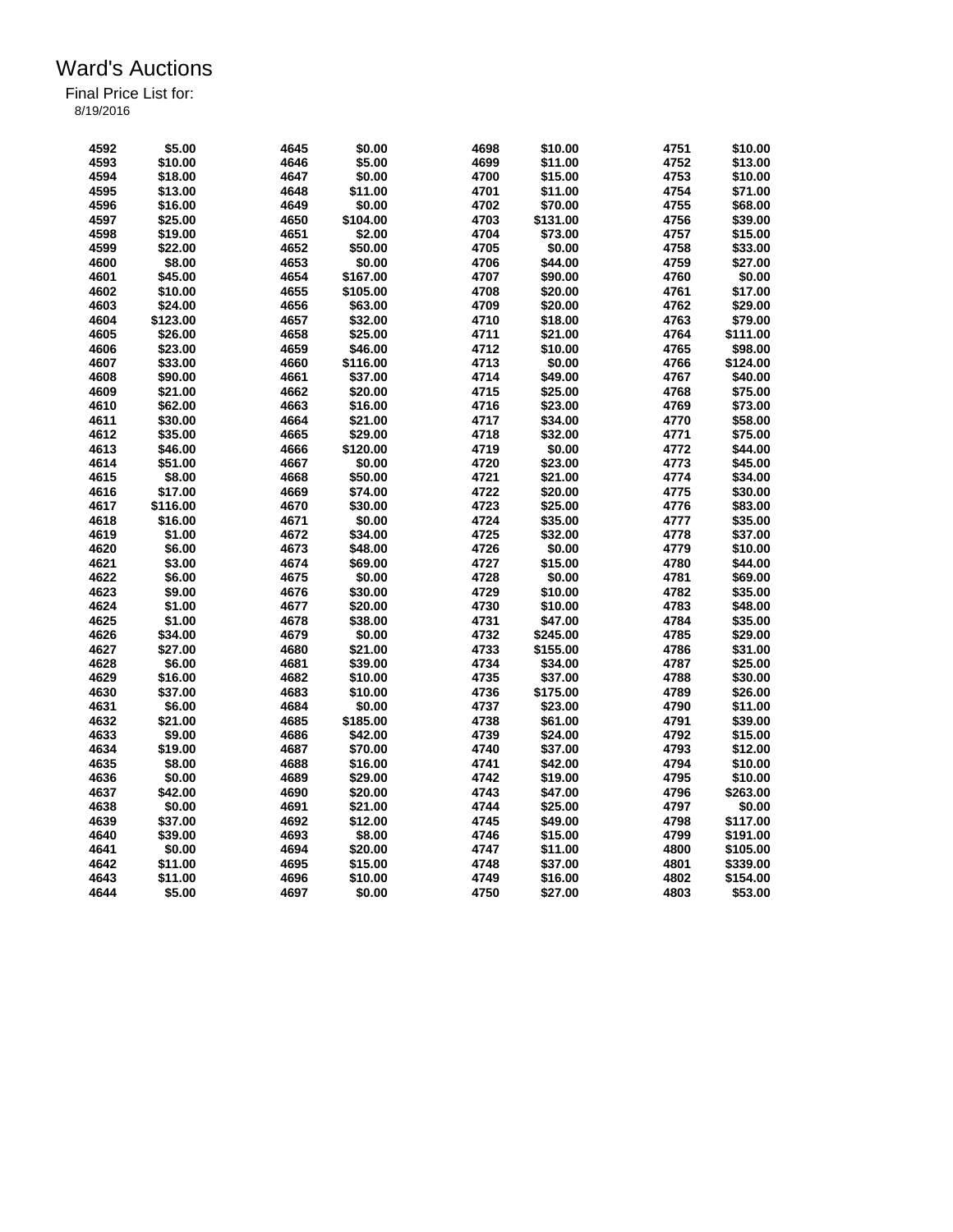| 4804 | \$45.00  | 4857 | \$23.00  | 4910 | \$10.00  | 4963 | \$24.00  |
|------|----------|------|----------|------|----------|------|----------|
| 4805 | \$65.00  | 4858 | \$44.00  | 4911 | \$10.00  | 4964 | \$25.00  |
| 4806 | \$51.00  | 4859 | \$32.00  | 4912 | \$27.00  | 4965 | \$16.00  |
| 4807 | \$35.00  | 4860 | \$20.00  | 4913 | \$16.00  | 4966 | \$18.00  |
| 4808 | \$37.00  | 4861 | \$20.00  | 4914 | \$16.00  | 4967 | \$10.00  |
| 4809 | \$38.00  | 4862 | \$21.00  | 4915 | \$30.00  | 4968 | \$20.00  |
| 4810 | \$20.00  | 4863 | \$15.00  | 4916 | \$11.00  | 4969 | \$23.00  |
| 4811 | \$20.00  | 4864 | \$16.00  | 4917 | \$0.00   | 4970 | \$95.00  |
| 4812 | \$50.00  | 4865 | \$17.00  | 4918 | \$30.00  | 4971 | \$128.00 |
| 4813 | \$27.00  | 4866 | \$20.00  | 4919 | \$20.00  | 5010 | \$681.00 |
| 4814 | \$20.00  | 4867 | \$15.00  | 4920 | \$0.00   | 5011 | \$59.00  |
| 4815 | \$30.00  | 4868 | \$31.00  | 4921 | \$38.00  | 5012 | \$161.00 |
| 4816 | \$35.00  |      | \$0.00   | 4922 | \$132.00 | 5013 |          |
|      |          | 4869 |          |      |          |      | \$181.00 |
| 4817 | \$34.00  | 4870 | \$21.00  | 4923 | \$30.00  | 5014 | \$657.00 |
| 4818 | \$16.00  | 4871 | \$21.00  | 4924 | \$11.00  | 5015 | \$271.00 |
| 4819 | \$24.00  | 4872 | \$10.00  | 4925 | \$27.00  | 5016 | \$48.00  |
| 4820 | \$42.00  | 4873 | \$33.00  | 4926 | \$15.00  | 5017 | \$0.00   |
| 4821 | \$24.00  | 4874 | \$10.00  | 4927 | \$0.00   | 5018 | \$0.00   |
| 4822 | \$47.00  | 4875 | \$21.00  | 4928 | \$20.00  | 5019 | \$50.00  |
| 4823 | \$15.00  | 4876 | \$29.00  | 4929 | \$15.00  | 5020 | \$439.00 |
| 4824 | \$17.00  | 4877 | \$20.00  | 4930 | \$11.00  | 5021 | \$520.00 |
| 4825 | \$0.00   | 4878 | \$25.00  | 4931 | \$15.00  | 5022 | \$116.00 |
| 4826 | \$16.00  | 4879 | \$111.00 | 4932 | \$15.00  | 5023 | \$23.00  |
| 4827 | \$27.00  | 4880 | \$51.00  | 4933 | \$15.00  | 5024 | \$23.00  |
| 4828 | \$16.00  | 4881 | \$40.00  | 4934 | \$88.00  | 5025 | \$36.00  |
| 4829 | \$19.00  | 4882 | \$35.00  | 4935 | \$10.00  | 5026 | \$15.00  |
| 4830 | \$15.00  | 4883 | \$17.00  | 4936 | \$29.00  | 5027 | \$10.00  |
| 4831 | \$28.00  | 4884 | \$16.00  | 4937 | \$18.00  | 5028 | \$5.00   |
| 4832 | \$15.00  | 4885 | \$39.00  | 4938 | \$28.00  | 5029 | \$0.00   |
|      |          |      |          |      |          |      |          |
| 4833 | \$18.00  | 4886 | \$22.00  | 4939 | \$27.00  | 5030 | \$21.00  |
| 4834 | \$0.00   | 4887 | \$27.00  | 4940 | \$11.00  | 5031 | \$16.00  |
| 4835 | \$111.00 | 4888 | \$15.00  | 4941 | \$76.00  | 5032 | \$24.00  |
| 4836 | \$16.00  | 4889 | \$20.00  | 4942 | \$37.00  | 5033 | \$1.00   |
| 4837 | \$16.00  | 4890 | \$44.00  | 4943 | \$0.00   | 5034 | \$37.00  |
| 4838 | \$21.00  | 4891 | \$42.00  | 4944 | \$15.00  | 5035 | \$37.00  |
| 4839 | \$13.00  | 4892 | \$34.00  | 4945 | \$21.00  | 5036 | \$84.00  |
| 4840 | \$27.00  | 4893 | \$29.00  | 4946 | \$5.00   | 5037 | \$8.00   |
| 4841 | \$27.00  | 4894 | \$15.00  | 4947 | \$21.00  | 5038 | \$60.00  |
| 4842 | \$24.00  | 4895 | \$21.00  | 4948 | \$28.00  | 5039 | \$82.00  |
| 4843 | \$79.00  | 4896 | \$23.00  | 4949 | \$11.00  | 5040 | \$5.00   |
| 4844 | \$17.00  | 4897 | \$79.00  | 4950 | \$10.00  | 5041 | \$5.00   |
| 4845 | \$264.00 | 4898 | \$34.00  | 4951 | \$0.00   | 5042 | \$0.00   |
| 4846 | \$158.00 | 4899 | \$20.00  | 4952 | \$45.00  | 5043 | \$21.00  |
| 4847 | \$150.00 | 4900 | \$15.00  | 4953 | \$273.00 | 5044 | \$0.00   |
| 4848 | \$74.00  | 4901 | \$10.00  | 4954 | \$19.00  | 5045 | \$3.00   |
| 4849 |          |      |          |      |          |      |          |
|      | \$95.00  | 4902 | \$10.00  | 4955 | \$17.00  | 5046 | \$6.00   |
| 4850 | \$70.00  | 4903 | \$11.00  | 4956 | \$10.00  | 5047 | \$11.00  |
| 4851 | \$40.00  | 4904 | \$20.00  | 4957 | \$0.00   | 5048 | \$6.00   |
| 4852 | \$40.00  | 4905 | \$27.00  | 4958 | \$18.00  | 5049 | \$0.00   |
| 4853 | \$32.00  | 4906 | \$49.00  | 4959 | \$16.00  | 5050 | \$6.00   |
| 4854 | \$0.00   | 4907 | \$21.00  | 4960 | \$18.00  | 5051 | \$5.00   |
| 4855 | \$91.00  | 4908 | \$30.00  | 4961 | \$47.00  | 5052 | \$3.00   |
| 4856 | \$25.00  | 4909 | \$18.00  | 4962 | \$40.00  | 5053 | \$3.00   |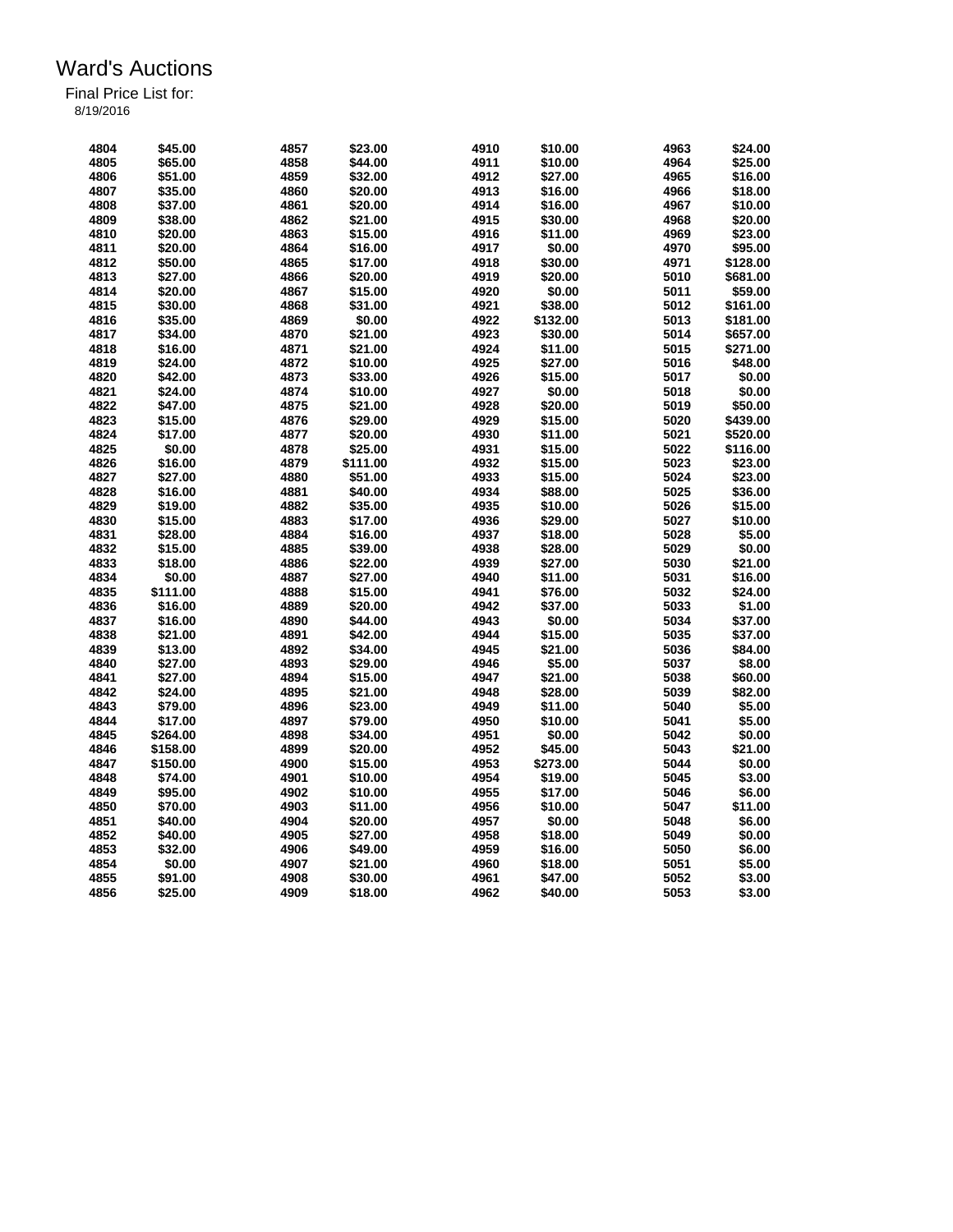| 5054 | \$38.00           | 5107         | \$2.00     | 6035 | \$152.00 | 6088         | \$0.00             |
|------|-------------------|--------------|------------|------|----------|--------------|--------------------|
|      |                   |              |            |      |          |              |                    |
| 5055 | \$40.00           | 5108         | \$23.00    | 6036 | \$92.00  | 6089         | \$132.00           |
| 5056 | \$40.00           | 5109         | \$79.00    | 6037 | \$494.00 | 6090         | \$263.00           |
| 5057 | \$3.00            | 5110         | \$105.00   | 6038 | \$0.00   | 6091         | \$163.00           |
| 5058 | \$18.00           | 5111         | \$97.00    | 6039 | \$89.00  | 6092         | \$394.00           |
| 5059 | \$42.00           | 5112         | \$61.00    | 6040 | \$368.00 | 6093         | \$158.00           |
| 5060 | \$4.00            | 5113         | \$17.00    | 6041 | \$50.00  | 6094         | \$40.00            |
| 5061 | \$0.00            | 5114         | \$4.00     | 6042 | \$400.00 | 6095         | \$40.00            |
| 5062 | \$0.00            | 5115         | \$41.00    | 6043 | \$184.00 | 6096         | \$0.00             |
| 5063 | \$6.00            | 5116         | \$70.00    | 6044 | \$553.00 | 6097         | \$56.00            |
| 5064 | \$27.00           | 5117         | \$2.00     | 6045 | \$79.00  | 6098         | \$23.00            |
| 5065 | \$0.00            | 5118         | \$70.00    | 6046 | \$399.00 | 6099         | \$72.00            |
| 5066 | \$2.00            | 5119         | \$63.00    | 6047 | \$163.00 | 6100         | \$80.00            |
| 5067 | \$2.00            | 5120         | \$17.00    | 6048 | \$40.00  | 6101         | \$30.00            |
| 5068 | \$8.00            | 5121         | \$24.00    | 6049 | \$19.00  | 6102         | \$30.00            |
|      |                   |              |            | 6050 |          |              |                    |
| 5069 | \$3.00            | 5122         | \$12.00    |      | \$315.00 | 6103         | \$48.00            |
| 5070 | \$2.00            | 5123         | \$9.00     | 6051 | \$268.00 | 6104         | \$0.00             |
| 5071 | \$16.00           | 5124         | \$11.00    | 6052 | \$160.00 | 6105         | \$7.00             |
| 5072 | \$8.00            | 5125         | \$15.00    | 6053 | \$50.00  | 6106         | \$20.00            |
| 5073 | \$1.00            | 5126         | \$15.00    | 6054 | \$116.00 | 6107         | \$8.00             |
| 5074 | \$4.00            | 5127         | \$105.00   | 6055 | \$20.00  | 6108         | \$21.00            |
| 5075 | \$0.00            | 5128         | \$27.00    | 6056 | \$130.00 | 6109         | \$5.00             |
| 5076 | \$4.00            | 5129         | \$6.00     | 6057 | \$105.00 | 6110         | \$40.00            |
| 5077 | \$15.00           | 5130         | \$5.00     | 6058 | \$100.00 | 6111         | \$55.00            |
| 5078 | \$79.00           | 5131         | \$6.00     | 6059 | \$420.00 | 6112         | \$50.00            |
| 5079 | \$15.00           | 5132         | \$11.00    | 6060 | \$249.00 | 6113         | \$752.00           |
| 5080 | \$44.00           | 5133         | \$9.00     | 6061 | \$772.00 | 6114         | \$50.00            |
| 5081 | \$6.00            | 5134         | \$13.00    | 6062 | \$132.00 | 6115         | \$580.00           |
| 5082 | \$15.00           | 6010         | \$355.00   | 6063 | \$95.00  | 6116         | \$79.00            |
| 5083 | \$3.00            | 6011         | \$1,050.00 | 6064 | \$42.00  | 6117         | \$158.00           |
| 5084 | \$18.00           | 6012         | \$441.00   | 6065 | \$0.00   | 6118         | \$40.00            |
| 5085 | \$2.00            | 6013         | \$205.00   | 6066 | \$181.00 | 6119         | \$69.00            |
|      | \$1.00            |              |            | 6067 | \$0.00   | 6120         |                    |
| 5086 |                   | 6014         | \$297.00   |      |          |              | \$0.00             |
| 5087 | \$0.00            | 6015         | \$158.00   | 6068 | \$735.00 | 6121         | \$300.00           |
| 5088 | \$0.00            | 6016         | \$184.00   | 6069 | \$105.00 | 6122         | \$144.00           |
| 5089 | \$0.00            | 6017         | \$53.00    | 6070 | \$441.00 | 6123         | \$116.00           |
| 5090 | \$0.00            | 6018         | \$101.00   | 6071 | \$34.00  | 6124         | \$60.00            |
| 5091 | \$5.00            | 6019         | \$35.00    | 6072 | \$63.00  | 6125         | \$50.00            |
| 5092 | \$0.00            | 6020         | \$700.00   | 6073 | \$50.00  | 6126         | \$50.00            |
| 5093 | \$6.00            | 6021         | \$17.00    | 6074 | \$53.00  | 6127         | \$242.00           |
| 5094 | \$9.00            | 6022         | \$125.00   | 6075 | \$25.00  | 6128         | \$0.00             |
| 5095 | \$1.00            | 6023         | \$50.00    | 6076 | \$263.00 | 6129         | \$49.00            |
| 5096 | \$21.00           | 6024         | \$177.00   | 6077 | \$80.00  | 6130         | \$76.00            |
| 5097 | \$105.00          | 6025         | \$212.00   | 6078 | \$210.00 | 6131         | \$0.00             |
| 5098 | \$20.00           | 6026         | \$0.00     | 6079 | \$893.00 | 6132         | \$53.00            |
| 5099 | \$172.00          | 6027         | \$100.00   | 6080 | \$54.00  | 6133         | \$30.00            |
| 5100 | \$41.00           | 6028         | \$0.00     | 6081 | \$116.00 | 6134         | \$20.00            |
| 5101 | \$29.00           | 6029         | \$90.00    | 6082 | \$50.00  | 6135         | \$32.00            |
| 5102 | \$2.00            | 6030         | \$37.00    | 6083 | \$231.00 | 6136         | \$0.00             |
| 5103 | \$16.00           | 6031         | \$35.00    | 6084 | \$124.00 | 6137         | \$30.00            |
|      |                   |              | \$0.00     | 6085 |          |              |                    |
| 5104 | \$11.00<br>\$5.00 | 6032<br>6033 | \$174.00   | 6086 | \$238.00 | 6138<br>6139 | \$49.00<br>\$50.00 |
| 5105 |                   |              |            |      | \$50.00  |              |                    |
| 5106 | \$7.00            | 6034         | \$525.00   | 6087 | \$0.00   | 6140         | \$132.00           |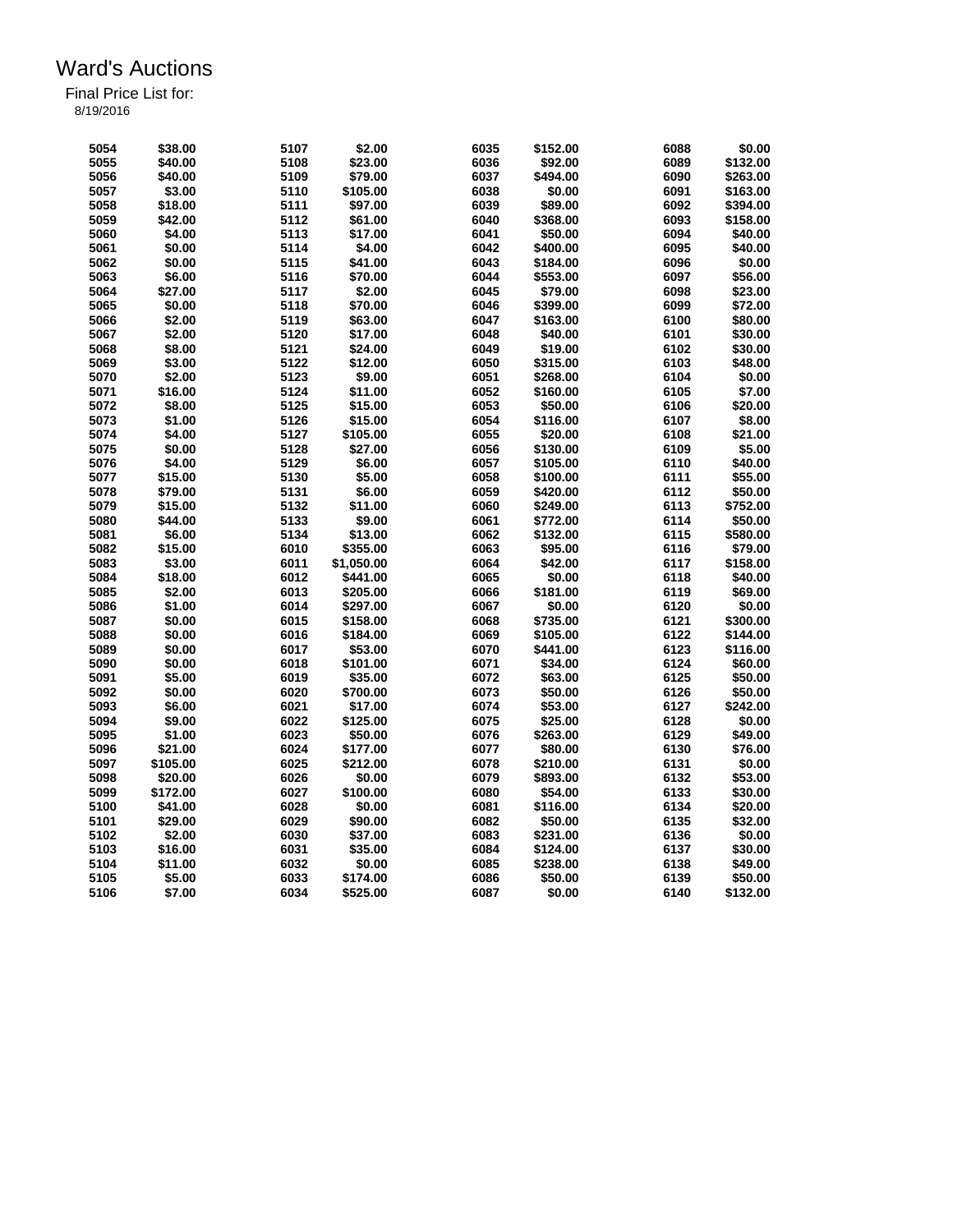| 6141 | \$95.00  | 6194 | \$27.00    | 7020 | \$21.00  | 7073 | \$231.00 |
|------|----------|------|------------|------|----------|------|----------|
| 6142 | \$40.00  | 6195 | \$15.00    | 7021 | \$20.00  | 7074 | \$11.00  |
| 6143 |          | 6196 |            | 7022 | \$20.00  | 7075 | \$8.00   |
|      | \$94.00  |      | \$33.00    |      |          |      |          |
| 6144 | \$25.00  | 6197 | \$20.00    | 7023 | \$21.00  | 7076 | \$50.00  |
| 6145 | \$0.00   | 6198 | \$18.00    | 7024 | \$0.00   | 7077 | \$0.00   |
| 6146 | \$45.00  | 6199 | \$13.00    | 7025 | \$43.00  | 7078 | \$42.00  |
| 6147 | \$71.00  | 6200 | \$16.00    | 7026 | \$0.00   | 7079 | \$111.00 |
| 6148 | \$48.00  | 6201 | \$5.00     | 7027 | \$10.00  | 7080 | \$75.00  |
| 6149 | \$142.00 | 6202 | \$45.00    | 7028 | \$17.00  | 7081 | \$53.00  |
| 6150 | \$105.00 | 6203 | \$9.00     | 7029 | \$105.00 | 7082 | \$26.00  |
| 6151 | \$108.00 | 6204 | \$15.00    | 7030 | \$12.00  | 7083 | \$5.00   |
| 6152 | \$51.00  | 6205 | \$33.00    | 7031 | \$10.00  | 7084 | \$48.00  |
| 6153 | \$0.00   | 6206 | \$34.00    | 7032 | \$5.00   | 7085 | \$39.00  |
| 6154 | \$17.00  | 6207 | \$63.00    | 7033 | \$21.00  | 7086 | \$0.00   |
| 6155 | \$20.00  | 6208 | \$10.00    | 7034 | \$16.00  | 7087 | \$48.00  |
| 6156 | \$20.00  | 6209 | \$21.00    | 7035 | \$22.00  | 7088 | \$42.00  |
| 6157 | \$20.00  | 6210 | \$32.00    | 7036 | \$24.00  | 7089 | \$36.00  |
| 6158 | \$12.00  | 6211 | \$5.00     | 7037 | \$12.00  | 7090 | \$30.00  |
| 6159 | \$40.00  | 6212 | \$19.00    | 7038 | \$23.00  | 7091 | \$48.00  |
| 6160 | \$9.00   | 6213 | \$2.00     | 7039 | \$31.00  | 7092 | \$312.00 |
| 6161 | \$5.00   | 6214 | \$5.00     | 7040 | \$25.00  | 7093 | \$23.00  |
| 6162 | \$0.00   | 6215 | \$21.00    | 7041 | \$24.00  | 7094 | \$63.00  |
| 6163 | \$13.00  | 6216 | \$8.00     | 7042 | \$5.00   | 7095 | \$13.00  |
|      |          |      |            | 7043 |          |      |          |
| 6164 | \$13.00  | 6217 | \$18.00    |      | \$11.00  | 7096 | \$15.00  |
| 6165 | \$40.00  | 6218 | \$6.00     | 7044 | \$10.00  | 7097 | \$10.00  |
| 6166 | \$97.00  | 6219 | \$7.00     | 7045 | \$10.00  | 7098 | \$29.00  |
| 6167 | \$0.00   | 6220 | \$7.00     | 7046 | \$17.00  | 7099 | \$10.00  |
| 6168 | \$6.00   | 6221 | \$12.00    | 7047 | \$21.00  | 7100 | \$273.00 |
| 6169 | \$0.00   | 6222 | \$17.00    | 7048 | \$3.00   | 7101 | \$62.00  |
| 6170 | \$165.00 | 6223 | \$5.00     | 7049 | \$0.00   | 7102 | \$0.00   |
| 6171 | \$0.00   | 6224 | \$44.00    | 7050 | \$50.00  | 7103 | \$111.00 |
| 6172 | \$21.00  | 6225 | \$15.00    | 7051 | \$21.00  | 7104 | \$101.00 |
| 6173 | \$50.00  | 6226 | \$15.00    | 7052 | \$0.00   | 7105 | \$0.00   |
| 6174 | \$50.00  | 6227 | \$13.00    | 7053 | \$0.00   | 7106 | \$25.00  |
| 6175 | \$62.00  | 6228 | \$0.00     | 7054 | \$25.00  | 7107 | \$40.00  |
| 6176 | \$0.00   | 6229 | \$21.00    | 7055 | \$16.00  | 7108 | \$25.00  |
| 6177 | \$50.00  | 6230 | \$72.00    | 7056 | \$7.00   | 7109 | \$79.00  |
| 6178 | \$0.00   | 6231 | \$0.00     | 7057 | \$12.00  | 7110 | \$16.00  |
| 6179 | \$50.00  | 6232 | \$19.00    | 7058 | \$7.00   | 7111 | \$55.00  |
| 6180 | \$19.00  | 6233 | \$0.00     | 7059 | \$5.00   | 7112 | \$16.00  |
| 6181 | \$19.00  | 6234 | \$21.00    | 7060 | \$5.00   | 7113 | \$15.00  |
| 6182 | \$50.00  | 6235 | \$66.00    | 7061 | \$0.00   | 7114 | \$10.00  |
| 6183 | \$44.00  | 6236 | \$4,000.00 | 7062 | \$27.00  | 7115 | \$15.00  |
| 6184 | \$32.00  | 7010 | \$140.00   | 7063 | \$11.00  | 7116 | \$25.00  |
| 6185 | \$32.00  | 7011 | \$88.00    | 7064 | \$5.00   | 7117 | \$0.00   |
|      |          |      |            |      |          |      |          |
| 6186 | \$945.00 | 7012 | \$53.00    | 7065 | \$15.00  | 7118 | \$27.00  |
| 6187 | \$134.00 | 7013 | \$69.00    | 7066 | \$15.00  | 7119 | \$6.00   |
| 6188 | \$87.00  | 7014 | \$53.00    | 7067 | \$15.00  | 7120 | \$48.00  |
| 6189 | \$51.00  | 7015 | \$36.00    | 7068 | \$13.00  | 7121 | \$38.00  |
| 6190 | \$63.00  | 7016 | \$88.00    | 7069 | \$18.00  | 7122 | \$5.00   |
| 6191 | \$53.00  | 7017 | \$58.00    | 7070 | \$5.00   | 7123 | \$23.00  |
| 6192 | \$0.00   | 7018 | \$44.00    | 7071 | \$50.00  | 7124 | \$54.00  |
| 6193 | \$17.00  | 7019 | \$42.00    | 7072 | \$13.00  | 7125 | \$20.00  |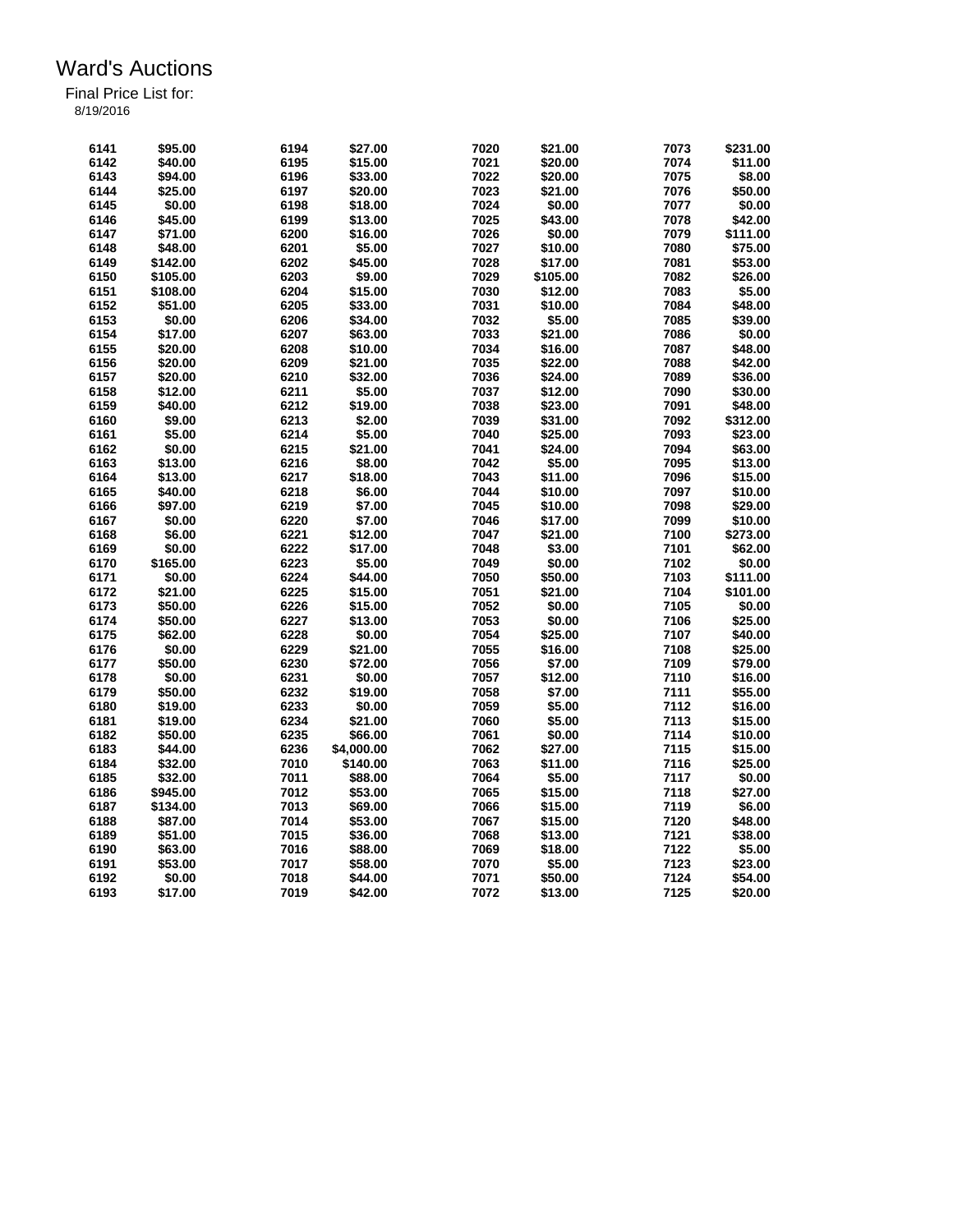| 7126 | \$12.00  | 7179 | \$0.00  | 7232 | \$24.00 | 7285 | \$0.00  |
|------|----------|------|---------|------|---------|------|---------|
| 7127 | \$49.00  | 7180 | \$34.00 | 7233 | \$8.00  | 7286 | \$16.00 |
| 7128 | \$57.00  | 7181 | \$60.00 | 7234 | \$80.00 | 7287 | \$11.00 |
| 7129 | \$124.00 | 7182 | \$10.00 | 7235 | \$65.00 | 7288 | \$24.00 |
| 7130 | \$21.00  | 7183 | \$8.00  | 7236 | \$10.00 | 7289 | \$16.00 |
| 7131 | \$9.00   | 7184 | \$80.00 | 7237 | \$0.00  | 7290 | \$0.00  |
| 7132 | \$84.00  | 7185 | \$16.00 | 7238 | \$0.00  | 7291 | \$20.00 |
| 7133 | \$21.00  | 7186 | \$34.00 | 7239 | \$58.00 | 7292 | \$0.00  |
| 7134 | \$204.00 | 7187 | \$0.00  | 7240 | \$28.00 | 7293 | \$20.00 |
| 7135 | \$27.00  | 7188 | \$15.00 | 7241 | \$27.00 | 7294 | \$10.00 |
| 7136 | \$52.00  | 7189 | \$4.00  | 7242 | \$16.00 | 7295 | \$5.00  |
| 7137 | \$6.00   | 7190 | \$50.00 | 7243 | \$7.00  | 7296 | \$0.00  |
| 7138 | \$6.00   | 7191 | \$21.00 | 7244 | \$8.00  | 7297 | \$0.00  |
| 7139 | \$16.00  | 7192 | \$0.00  | 7245 | \$4.00  | 7298 | \$0.00  |
| 7140 | \$21.00  | 7193 | \$0.00  | 7246 | \$6.00  | 7299 | \$0.00  |
| 7141 | \$58.00  | 7194 | \$25.00 | 7247 | \$0.00  | 7300 | \$0.00  |
| 7142 | \$37.00  | 7195 | \$20.00 | 7248 | \$17.00 | 7301 | \$18.00 |
| 7143 | \$10.00  | 7196 |         | 7249 |         | 7302 |         |
|      |          |      | \$10.00 |      | \$13.00 |      | \$0.00  |
| 7144 | \$5.00   | 7197 | \$12.00 | 7250 | \$14.00 | 7303 | \$11.00 |
| 7145 | \$3.00   | 7198 | \$0.00  | 7251 | \$5.00  | 7304 | \$0.00  |
| 7146 | \$3.00   | 7199 | \$0.00  | 7252 | \$0.00  | 7305 | \$5.00  |
| 7147 | \$20.00  | 7200 | \$0.00  | 7253 | \$6.00  | 7306 | \$5.00  |
| 7148 | \$16.00  | 7201 | \$0.00  | 7254 | \$26.00 | 7307 | \$0.00  |
| 7149 | \$18.00  | 7202 | \$21.00 | 7255 | \$0.00  | 7308 | \$0.00  |
| 7150 | \$32.00  | 7203 | \$0.00  | 7256 | \$21.00 | 7309 | \$11.00 |
| 7151 | \$0.00   | 7204 | \$90.00 | 7257 | \$15.00 | 7310 | \$0.00  |
| 7152 | \$8.00   | 7205 | \$0.00  | 7258 | \$37.00 | 7311 | \$0.00  |
| 7153 | \$16.00  | 7206 | \$0.00  | 7259 | \$4.00  | 7312 | \$0.00  |
| 7154 | \$0.00   | 7207 | \$9.00  | 7260 | \$5.00  | 7313 | \$14.00 |
| 7155 | \$42.00  | 7208 | \$0.00  | 7261 | \$4.00  | 7314 | \$26.00 |
| 7156 | \$16.00  | 7209 | \$0.00  | 7262 | \$6.00  | 7315 | \$30.00 |
| 7157 | \$20.00  | 7210 | \$25.00 | 7263 | \$8.00  | 7316 | \$0.00  |
| 7158 | \$39.00  | 7211 | \$20.00 | 7264 | \$10.00 | 7317 | \$54.00 |
| 7159 | \$16.00  | 7212 | \$8.00  | 7265 | \$16.00 | 7318 | \$48.00 |
| 7160 | \$42.00  | 7213 | \$6.00  | 7266 | \$18.00 | 7319 | \$49.00 |
| 7161 | \$21.00  | 7214 | \$36.00 | 7267 | \$0.00  | 7320 | \$21.00 |
| 7162 | \$11.00  | 7215 | \$30.00 | 7268 | \$0.00  | 7321 | \$17.00 |
| 7163 | \$63.00  | 7216 | \$29.00 | 7269 | \$24.00 | 7322 | \$0.00  |
| 7164 | \$33.00  | 7217 | \$37.00 | 7270 | \$0.00  | 7323 | \$19.00 |
| 7165 | \$0.00   | 7218 | \$0.00  | 7271 | \$39.00 | 7324 | \$0.00  |
| 7166 | \$10.00  | 7219 | \$4.00  | 7272 | \$4.00  | 7325 | \$0.00  |
|      |          |      | \$27.00 | 7273 |         | 7326 |         |
| 7167 | \$31.00  | 7220 |         |      | \$8.00  |      | \$0.00  |
| 7168 | \$150.00 | 7221 | \$0.00  | 7274 | \$15.00 | 7327 | \$0.00  |
| 7169 | \$18.00  | 7222 | \$5.00  | 7275 | \$11.00 | 7328 | \$9.00  |
| 7170 | \$76.00  | 7223 | \$0.00  | 7276 | \$4.00  | 7329 | \$0.00  |
| 7171 | \$0.00   | 7224 | \$0.00  | 7277 | \$23.00 | 7330 | \$0.00  |
| 7172 | \$6.00   | 7225 | \$0.00  | 7278 | \$10.00 | 7331 | \$18.00 |
| 7173 | \$6.00   | 7226 | \$33.00 | 7279 | \$10.00 | 7332 | \$50.00 |
| 7174 | \$12.00  | 7227 | \$31.00 | 7280 | \$16.00 | 7333 | \$50.00 |
| 7175 | \$35.00  | 7228 | \$29.00 | 7281 | \$11.00 | 7334 | \$30.00 |
| 7176 | \$10.00  | 7229 | \$93.00 | 7282 | \$11.00 | 7335 | \$4.00  |
| 7177 | \$65.00  | 7230 | \$37.00 | 7283 | \$37.00 | 7336 | \$6.00  |
| 7178 | \$0.00   | 7231 | \$9.00  | 7284 | \$46.00 | 7337 | \$0.00  |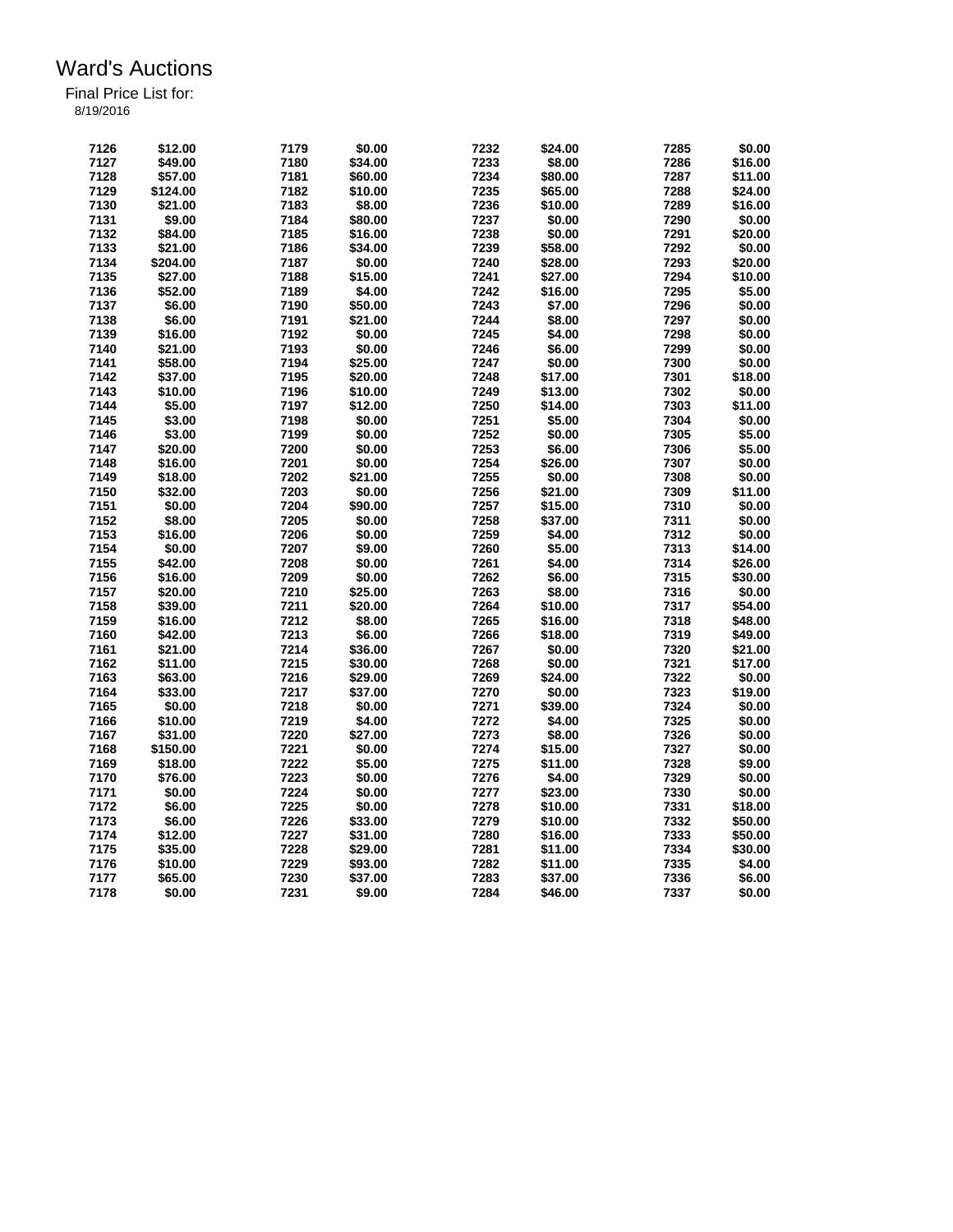| 7338 | \$7.00     | 8020 | \$900.00   | 8073 | \$447.00   | 8126 | \$53.00  |
|------|------------|------|------------|------|------------|------|----------|
| 7339 | \$5.00     | 8021 | \$348.00   | 8074 | \$3,990.00 | 8127 | \$650.00 |
| 7340 | \$0.00     | 8022 | \$2,100.00 | 8075 | \$1,020.00 | 8128 | \$0.00   |
| 7341 | \$4.00     | 8023 | \$604.00   | 8076 | \$525.00   | 8129 | \$20.00  |
| 7342 | \$10.00    | 8024 | \$1,238.00 | 8077 | \$1,100.00 | 8130 | \$70.00  |
| 7343 | \$35.00    | 8025 | \$850.00   | 8078 | \$918.00   | 8131 | \$0.00   |
| 7344 | \$0.00     | 8026 | \$531.00   | 8079 | \$1,260.00 | 8132 | \$0.00   |
| 7345 | \$0.00     | 8027 | \$1,634.00 | 8080 | \$1,103.00 | 8133 | \$32.00  |
| 7346 | \$6.00     | 8028 | \$819.00   | 8081 | \$945.00   | 8134 | \$16.00  |
| 7347 | \$32.00    | 8029 | \$44.00    | 8082 | \$1,890.00 | 8135 | \$0.00   |
| 7348 | \$39.00    | 8030 | \$223.00   | 8083 | \$600.00   | 8136 | \$0.00   |
| 7349 | \$48.00    | 8031 | \$0.00     | 8084 | \$580.00   | 8137 | \$11.00  |
| 7350 | \$0.00     | 8032 | \$42.00    | 8085 | \$368.00   | 8138 | \$32.00  |
| 7351 | \$10.00    | 8033 | \$1,081.00 | 8086 | \$528.00   | 8139 | \$20.00  |
| 7352 | \$20.00    | 8034 | \$4,463.00 | 8087 | \$447.00   | 8140 | \$16.00  |
| 7353 | \$8.00     | 8035 | \$1,525.00 | 8088 | \$750.00   | 8141 | \$11.00  |
| 7354 | \$5.00     | 8036 | \$4,571.00 | 8089 | \$525.00   | 8142 | \$10.00  |
| 7355 | \$5.00     | 8037 | \$1,750.00 | 8090 | \$350.00   | 8143 | \$0.00   |
| 7356 | \$4.00     | 8038 | \$5,000.00 | 8091 | \$326.00   | 8144 | \$0.00   |
| 7357 | \$14.00    | 8039 | \$2,000.00 | 8092 | \$63.00    | 8145 | \$5.00   |
| 7358 | \$9.00     | 8040 | \$1,683.00 | 8093 | \$426.00   | 8146 | \$0.00   |
| 7359 | \$6.00     | 8041 | \$2,730.00 | 8094 | \$237.00   | 8147 | \$0.00   |
| 7360 | \$7.00     | 8042 | \$1,050.00 | 8095 | \$398.00   | 8148 | \$5.00   |
| 7361 | \$6.00     | 8043 | \$735.00   | 8096 | \$15.00    | 8149 | \$27.00  |
| 7362 | \$59.00    | 8044 | \$1,264.00 | 8097 | \$33.00    | 8150 | \$53.00  |
| 7363 | \$10.00    | 8045 | \$696.00   | 8098 | \$50.00    | 8151 | \$11.00  |
| 7364 | \$28.00    | 8046 | \$420.00   | 8099 | \$11.00    | 8152 | \$0.00   |
| 7365 | \$16.00    | 8047 | \$0.00     | 8100 | \$2,682.00 | 8153 | \$62.00  |
| 7366 | \$48.00    | 8048 | \$0.00     | 8101 | \$683.00   | 8154 | \$10.00  |
| 7367 | \$4.00     | 8049 | \$3,150.00 | 8102 | \$479.00   | 8155 | \$66.00  |
| 7368 | \$24.00    | 8050 | \$0.00     | 8103 | \$450.00   | 8156 | \$50.00  |
| 7369 | \$5.00     | 8051 | \$0.00     | 8104 | \$74.00    | 8157 | \$37.00  |
| 7370 | \$4.00     | 8052 | \$170.00   | 8105 | \$315.00   | 8158 | \$27.00  |
| 7371 | \$7.00     | 8053 | \$93.00    | 8106 | \$168.00   | 8159 | \$18.00  |
| 7372 | \$9.00     | 8054 | \$5.00     | 8107 | \$147.00   | 8160 | \$586.00 |
| 7373 | \$9.00     | 8055 | \$33.00    | 8108 | \$25.00    | 8161 | \$350.00 |
| 7374 | \$9.00     | 8056 | \$41.00    | 8109 | \$15.00    | 8162 | \$63.00  |
| 7375 | \$5.00     | 8057 | \$19.00    | 8110 | \$0.00     | 8163 | \$53.00  |
| 7376 | \$5.00     | 8058 | \$25.00    | 8111 | \$0.00     | 8164 | \$31.00  |
| 7377 | \$5.00     | 8059 | \$107.00   | 8112 | \$37.00    | 8165 | \$35.00  |
| 7378 | \$5.00     | 8060 | \$33.00    | 8113 | \$0.00     | 8166 | \$32.00  |
| 7379 | \$5.00     | 8061 | \$53.00    | 8114 | \$8.00     | 8167 | \$42.00  |
| 7380 | \$431.00   | 8062 | \$53.00    | 8115 | \$69.00    | 8168 | \$19.00  |
| 8010 | \$1,008.00 | 8063 | \$501.00   | 8116 | \$308.00   | 8169 | \$0.00   |
| 8011 | \$600.00   | 8064 | \$735.00   | 8117 | \$39.00    | 8170 | \$27.00  |
| 8012 | \$420.00   | 8065 | \$1,500.00 | 8118 | \$27.00    | 8171 | \$27.00  |
| 8013 | \$675.00   | 8066 | \$1,400.00 | 8119 | \$308.00   | 8172 | \$16.00  |
| 8014 | \$4,725.00 | 8067 | \$2,200.00 | 8120 | \$259.00   | 8173 | \$5.00   |
| 8015 | \$1,390.00 | 8068 | \$425.00   | 8121 | \$15.00    | 8174 | \$32.00  |
| 8016 | \$525.00   | 8069 | \$2,200.00 | 8122 | \$100.00   | 8175 | \$48.00  |
| 8017 | \$1,670.00 | 8070 | \$1,400.00 | 8123 | \$591.00   | 8176 | \$47.00  |
| 8018 | \$3,990.00 | 8071 | \$2,625.00 | 8124 | \$38.00    | 8177 | \$6.00   |
| 8019 | \$1,150.00 | 8072 | \$1,890.00 | 8125 | \$58.00    | 8178 | \$6.00   |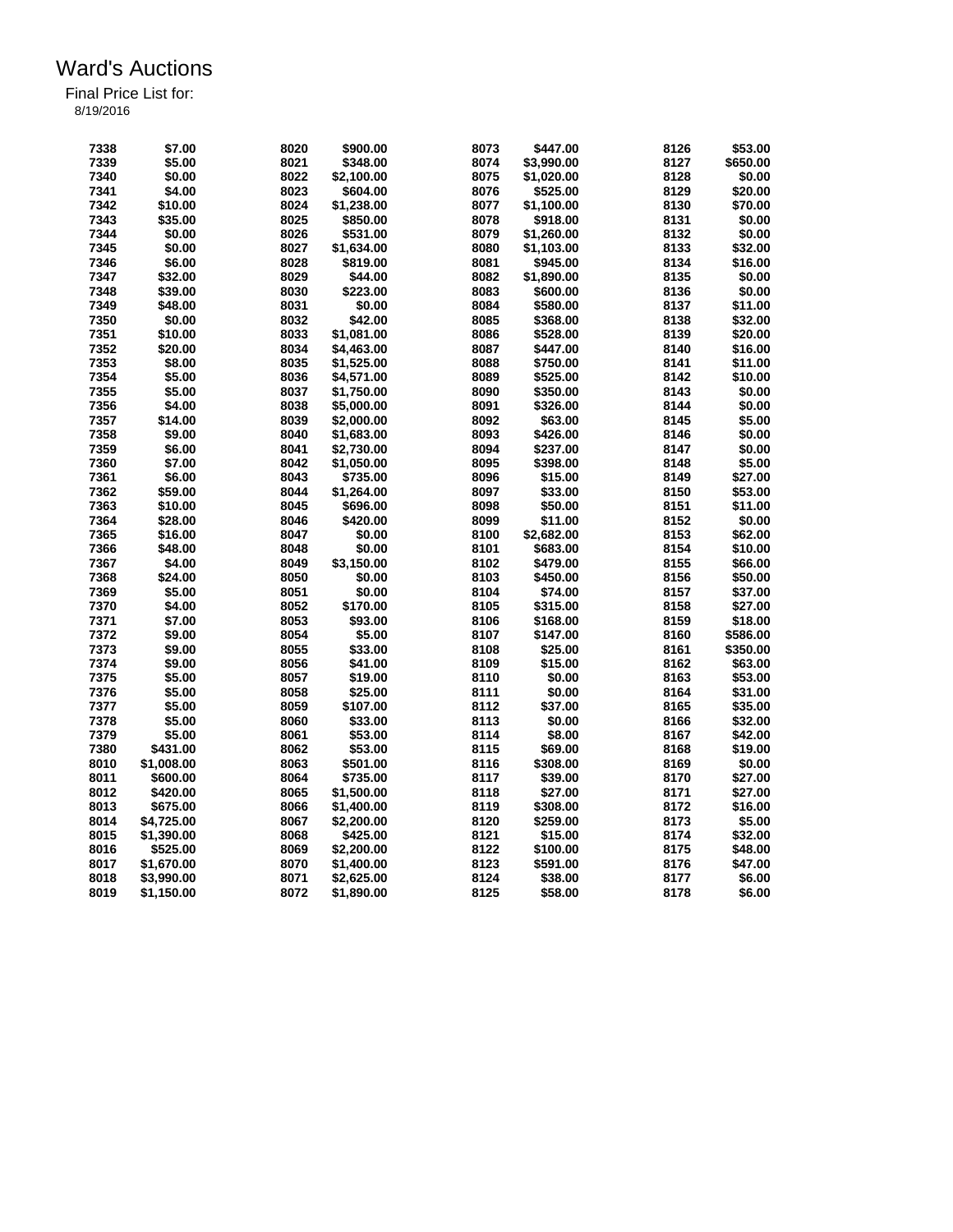| 8179 | \$80.00  | 8232 | \$27.00    | 9036 | \$26.00  | 9089         | \$11.00            |
|------|----------|------|------------|------|----------|--------------|--------------------|
| 8180 | \$279.00 | 8233 | \$11.00    | 9037 | \$28.00  | 9090         | \$12.00            |
| 8181 | \$53.00  | 8234 | \$7.00     | 9038 | \$24.00  | 9091         | \$8.00             |
| 8182 | \$42.00  | 8235 | \$14.00    | 9039 | \$113.00 | 9092         | \$0.00             |
| 8183 | \$15.00  | 8236 | \$12.00    | 9040 | \$30.00  | 9093         | \$0.00             |
| 8184 | \$44.00  | 8237 | \$11.00    | 9041 | \$24.00  | 9094         | \$10.00            |
| 8185 | \$12.00  | 8238 | \$21.00    | 9042 | \$16.00  | 9095         | \$20.00            |
| 8186 | \$10.00  | 8239 | \$55.00    | 9043 | \$69.00  | 9096         | \$0.00             |
|      | \$28.00  | 8240 | \$38.00    | 9044 |          | 9097         |                    |
| 8187 |          |      |            | 9045 | \$9.00   |              | \$14.00<br>\$10.00 |
| 8188 | \$12.00  | 8241 | \$32.00    |      | \$18.00  | 9098         |                    |
| 8189 | \$9.00   | 8242 | \$79.00    | 9046 | \$23.00  | 9099         | \$10.00            |
| 8190 | \$25.00  | 8243 | \$12.00    | 9047 | \$28.00  | 9100         | \$0.00             |
| 8191 | \$25.00  | 8244 | \$13.00    | 9048 | \$53.00  | 9101         | \$23.00            |
| 8192 | \$32.00  | 8245 | \$11.00    | 9049 | \$59.00  | 9102         | \$13.00            |
| 8193 | \$23.00  | 8246 | \$0.00     | 9050 | \$17.00  | 9103         | \$0.00             |
| 8194 | \$20.00  | 8247 | \$8.00     | 9051 | \$48.00  | 9104         | \$109.00           |
| 8195 | \$5.00   | 8248 | \$92.00    | 9052 | \$23.00  | 9105         | \$54.00            |
| 8196 | \$5.00   | 8249 | \$0.00     | 9053 | \$19.00  | 9106         | \$195.00           |
| 8197 | \$33.00  | 8250 | \$0.00     | 9054 | \$10.00  | 9107         | \$88.00            |
| 8198 | \$200.00 | 8251 | \$0.00     | 9055 | \$21.00  | 9108         | \$63.00            |
| 8199 | \$268.00 | 8252 | \$10.00    | 9056 | \$9.00   | 9109         | \$50.00            |
| 8200 | \$25.00  | 8253 | \$5.00     | 9057 | \$23.00  | 9110         | \$63.00            |
| 8201 | \$6.00   | 8254 | \$0.00     | 9058 | \$11.00  | 9111         | \$50.00            |
| 8202 | \$53.00  | 8255 | \$14.00    | 9059 | \$30.00  | 9112         | \$0.00             |
| 8203 | \$49.00  | 8256 | \$24.00    | 9060 | \$44.00  | 9113         | \$20.00            |
| 8204 | \$45.00  | 8257 | \$5.00     | 9061 | \$42.00  | 9114         | \$121.00           |
| 8205 | \$381.00 | 8258 | \$5.00     | 9062 | \$46.00  | 9115         | \$25.00            |
| 8206 | \$264.00 | 9010 | \$50.00    | 9063 | \$17.00  | 9116         | \$0.00             |
| 8207 | \$549.00 | 9011 | \$134.00   | 9064 | \$26.00  | 9117         | \$0.00             |
| 8208 | \$79.00  | 9012 | \$117.00   | 9065 | \$17.00  | 9118         | \$5.00             |
| 8209 | \$0.00   | 9013 | \$37.00    | 9066 | \$153.00 | 9119         | \$0.00             |
|      |          |      |            | 9067 |          |              | \$31.00            |
| 8210 | \$237.00 | 9014 | \$200.00   |      | \$15.00  | 9120<br>9121 |                    |
| 8211 | \$50.00  | 9015 | \$212.00   | 9068 | \$63.00  |              | \$69.00            |
| 8212 | \$20.00  | 9016 | \$1,081.00 | 9069 | \$80.00  | 9122         | \$0.00             |
| 8213 | \$20.00  | 9017 | \$291.00   | 9070 | \$37.00  | 9123         | \$40.00            |
| 8214 | \$21.00  | 9018 | \$200.00   | 9071 | \$46.00  | 9124         | \$6.00             |
| 8215 | \$74.00  | 9019 | \$216.00   | 9072 | \$55.00  | 9125         | \$0.00             |
| 8216 | \$14.00  | 9020 | \$66.00    | 9073 | \$221.00 | 9126         | \$10.00            |
| 8217 | \$32.00  | 9021 | \$0.00     | 9074 | \$17.00  | 9127         | \$42.00            |
| 8218 | \$137.00 | 9022 | \$55.00    | 9075 | \$17.00  | 9128         | \$5.00             |
| 8219 | \$39.00  | 9023 | \$57.00    | 9076 | \$25.00  | 9129         | \$5.00             |
| 8220 | \$16.00  | 9024 | \$28.00    | 9077 | \$18.00  | 9130         | \$6.00             |
| 8221 | \$18.00  | 9025 | \$24.00    | 9078 | \$13.00  | 9131         | \$10.00            |
| 8222 | \$18.00  | 9026 | \$25.00    | 9079 | \$126.00 | 9132         | \$11.00            |
| 8223 | \$10.00  | 9027 | \$28.00    | 9080 | \$48.00  | 9133         | \$3.00             |
| 8224 | \$34.00  | 9028 | \$28.00    | 9081 | \$18.00  | 9134         | \$7.00             |
| 8225 | \$15.00  | 9029 | \$28.00    | 9082 | \$16.00  | 9135         | \$7.00             |
| 8226 | \$27.00  | 9030 | \$34.00    | 9083 | \$53.00  | 9136         | \$0.00             |
| 8227 | \$36.00  | 9031 | \$25.00    | 9084 | \$10.00  | 9137         | \$0.00             |
| 8228 | \$0.00   | 9032 | \$32.00    | 9085 | \$9.00   | 9138         | \$5.00             |
| 8229 | \$15.00  | 9033 | \$28.00    | 9086 | \$53.00  | 9139         | \$0.00             |
| 8230 | \$31.00  | 9034 | \$28.00    | 9087 | \$55.00  | 9140         | \$12.00            |
| 8231 | \$16.00  | 9035 | \$27.00    | 9088 | \$30.00  | 9141         | \$10.00            |
|      |          |      |            |      |          |              |                    |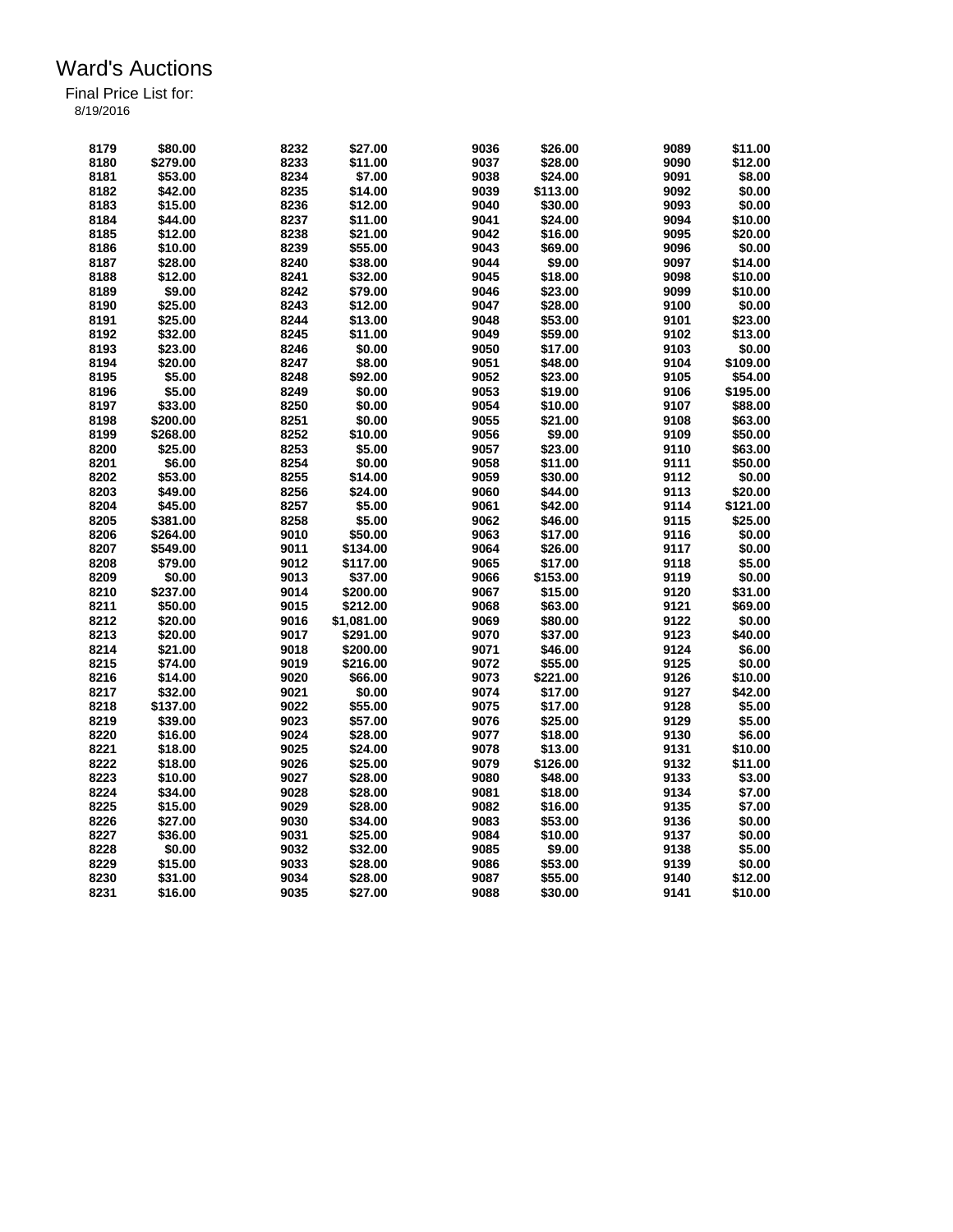| 9142 | \$7.00   | 9195 | \$24.00  | 9248         | \$5.00   | 9301         | \$58.00  |
|------|----------|------|----------|--------------|----------|--------------|----------|
| 9143 | \$200.00 | 9196 | \$19.00  | 9249         | \$10.00  | 9302         | \$32.00  |
| 9144 | \$0.00   | 9197 | \$9.00   | 9250         | \$10.00  | 9303         | \$79.00  |
| 9145 | \$55.00  | 9198 | \$7.00   | 9251         | \$12.00  | 9304         | \$74.00  |
| 9146 | \$65.00  | 9199 | \$45.00  | 9252         | \$0.00   | 9305         | \$42.00  |
| 9147 | \$181.00 | 9200 | \$0.00   | 9253         | \$5.00   | 9306         | \$0.00   |
| 9148 | \$181.00 | 9201 | \$5.00   | 9254         | \$10.00  | 9307         | \$0.00   |
| 9149 | \$125.00 | 9202 | \$58.00  | 9255         | \$10.00  | 9308         | \$75.00  |
| 9150 | \$0.00   | 9203 | \$40.00  | 9256         | \$27.00  | 9309         | \$23.00  |
| 9151 | \$76.00  | 9204 | \$25.00  | 9257         | \$23.00  | 9310         | \$525.00 |
| 9152 | \$0.00   | 9205 | \$8.00   | 9258         | \$29.00  | 9311         | \$199.00 |
| 9153 | \$75.00  | 9206 | \$63.00  | 9259         | \$150.00 | 9312         | \$0.00   |
| 9154 | \$75.00  | 9207 | \$27.00  | 9260         | \$11.00  | 9313         | \$32.00  |
| 9155 | \$0.00   | 9208 | \$76.00  | 9261         | \$11.00  | 9314         | \$552.00 |
| 9156 | \$121.00 | 9209 | \$22.00  | 9262         | \$16.00  | 9315         | \$129.00 |
| 9157 | \$197.00 | 9210 | \$33.00  | 9263         | \$30.00  | 9316         | \$132.00 |
| 9158 | \$221.00 | 9211 | \$15.00  | 9264         | \$21.00  | 9317         | \$0.00   |
| 9159 | \$50.00  | 9212 | \$19.00  | 9265         | \$5.00   | 9318         | \$17.00  |
|      | \$57.00  |      | \$14.00  |              | \$12.00  |              | \$10.00  |
| 9160 |          | 9213 |          | 9266<br>9267 | \$6.00   | 9319<br>9320 | \$42.00  |
| 9161 | \$34.00  | 9214 | \$21.00  |              |          |              |          |
| 9162 | \$34.00  | 9215 | \$5.00   | 9268         | \$10.00  | 9321         | \$8.00   |
| 9163 | \$8.00   | 9216 | \$6.00   | 9269         | \$6.00   | 9322         | \$17.00  |
| 9164 | \$55.00  | 9217 | \$73.00  | 9270         | \$13.00  | 9323         | \$27.00  |
| 9165 | \$42.00  | 9218 | \$11.00  | 9271         | \$25.00  | 9324         | \$13.00  |
| 9166 | \$132.00 | 9219 | \$10.00  | 9272         | \$5.00   | 9325         | \$27.00  |
| 9167 | \$9.00   | 9220 | \$10.00  | 9273         | \$25.00  | 9326         | \$92.00  |
| 9168 | \$32.00  | 9221 | \$23.00  | 9274         | \$32.00  | 9327         | \$10.00  |
| 9169 | \$32.00  | 9222 | \$24.00  | 9275         | \$13.00  | 9328         | \$0.00   |
| 9170 | \$15.00  | 9223 | \$27.00  | 9276         | \$42.00  | 9329         | \$41.00  |
| 9171 | \$25.00  | 9224 | \$13.00  | 9277         | \$12.00  | 9330         | \$40.00  |
| 9172 | \$5.00   | 9225 | \$11.00  | 9278         | \$13.00  | 9331         | \$39.00  |
| 9173 | \$56.00  | 9226 | \$10.00  | 9279         | \$37.00  | 9332         | \$22.00  |
| 9174 | \$33.00  | 9227 | \$58.00  | 9280         | \$10.00  | 9333         | \$0.00   |
| 9175 | \$41.00  | 9228 | \$0.00   | 9281         | \$58.00  | 9334         | \$18.00  |
| 9176 | \$5.00   | 9229 | \$5.00   | 9282         | \$28.00  | 9335         | \$30.00  |
| 9177 | \$8.00   | 9230 | \$198.00 | 9283         | \$210.00 | 9336         | \$16.00  |
| 9178 | \$5.00   | 9231 | \$10.00  | 9284         | \$0.00   | 9337         | \$15.00  |
| 9179 | \$9.00   | 9232 | \$5.00   | 9285         | \$0.00   | 9338         | \$5.00   |
| 9180 | \$5.00   | 9233 | \$5.00   | 9286         | \$44.00  | 9339         | \$21.00  |
| 9181 | \$5.00   | 9234 | \$0.00   | 9287         | \$12.00  | 9340         | \$25.00  |
| 9182 | \$5.00   | 9235 | \$0.00   | 9288         | \$35.00  | 9341         | \$29.00  |
| 9183 | \$5.00   | 9236 | \$0.00   | 9289         | \$27.00  | 9342         | \$12.00  |
| 9184 | \$18.00  | 9237 | \$11.00  | 9290         | \$21.00  | 9343         | \$107.00 |
| 9185 | \$37.00  | 9238 | \$0.00   | 9291         | \$5.00   | 9344         | \$0.00   |
| 9186 | \$14.00  | 9239 | \$15.00  | 9292         | \$21.00  | 9345         | \$53.00  |
| 9187 | \$37.00  | 9240 | \$0.00   | 9293         | \$13.00  | 9346         | \$100.00 |
| 9188 | \$105.00 | 9241 | \$17.00  | 9294         | \$21.00  | 9347         | \$0.00   |
| 9189 | \$58.00  | 9242 | \$0.00   | 9295         | \$5.00   | 9348         | \$59.00  |
| 9190 | \$44.00  | 9243 | \$10.00  | 9296         | \$28.00  | 9349         | \$83.00  |
| 9191 | \$165.00 | 9244 | \$30.00  | 9297         | \$21.00  | 9350         | \$46.00  |
| 9192 | \$0.00   | 9245 | \$10.00  | 9298         | \$50.00  | 9351         | \$14.00  |
| 9193 | \$30.00  | 9246 | \$10.00  | 9299         | \$63.00  | 9352         | \$233.00 |
| 9194 | \$59.00  | 9247 | \$12.00  | 9300         | \$0.00   | 9353         | \$197.00 |
|      |          |      |          |              |          |              |          |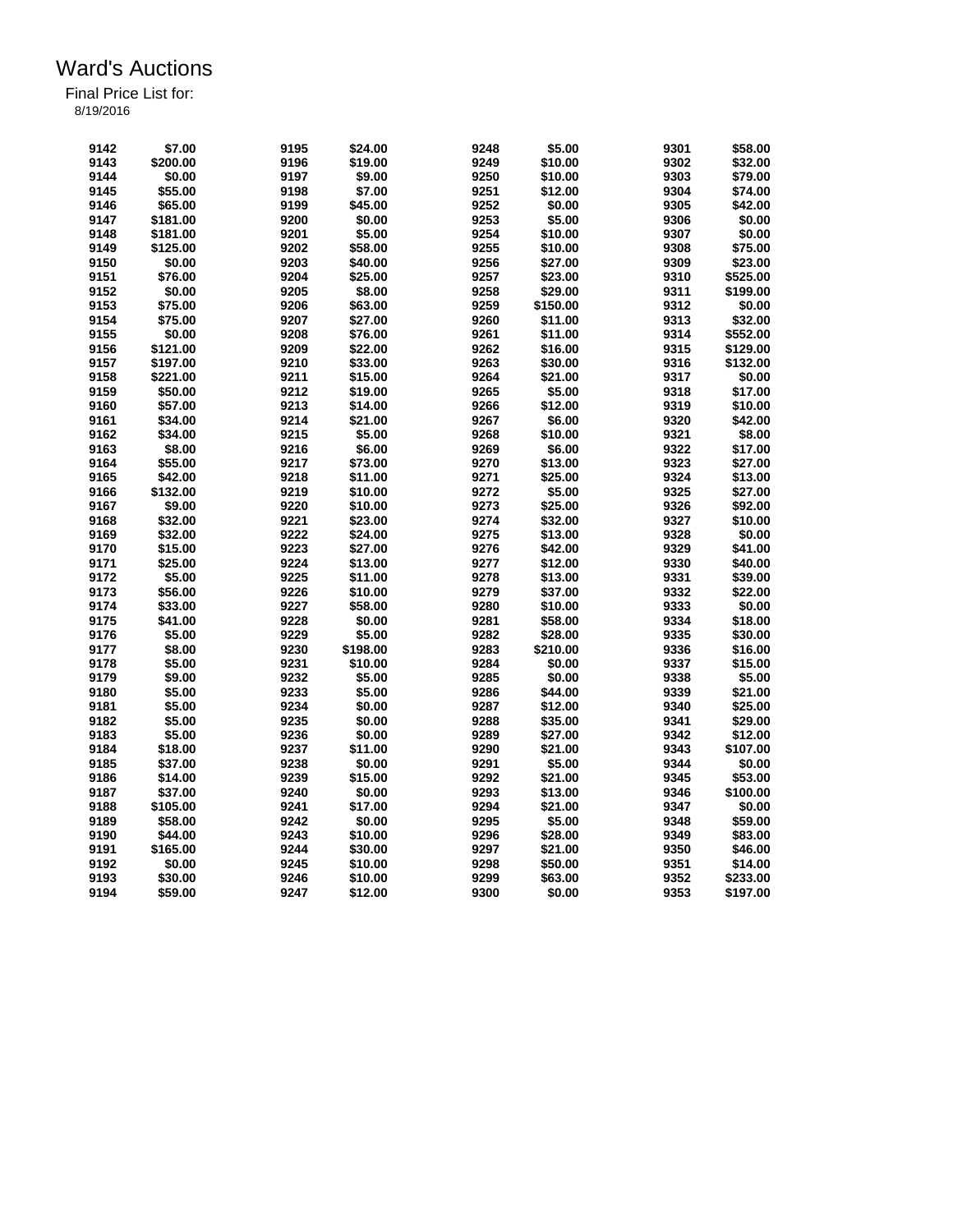| 9354 | \$5.00   | 9407 | \$13.00 | 9460 | \$31.00  | 9513 | \$98.00  |
|------|----------|------|---------|------|----------|------|----------|
| 9355 | \$3.00   | 9408 | \$90.00 | 9461 | \$9.00   | 9514 | \$12.00  |
| 9356 | \$19.00  | 9409 | \$20.00 | 9462 | \$21.00  | 9515 | \$10.00  |
| 9357 | \$8.00   | 9410 | \$37.00 | 9463 | \$7.00   | 9516 | \$13.00  |
| 9358 | \$132.00 | 9411 | \$11.00 | 9464 | \$75.00  | 9517 | \$21.00  |
| 9359 | \$8.00   | 9412 | \$7.00  | 9465 | \$19.00  | 9518 | \$16.00  |
| 9360 | \$37.00  | 9413 | \$21.00 | 9466 | \$44.00  | 9519 | \$11.00  |
| 9361 | \$40.00  | 9414 | \$5.00  | 9467 | \$54.00  | 9520 | \$16.00  |
| 9362 | \$11.00  | 9415 | \$48.00 | 9468 | \$9.00   | 9521 | \$21.00  |
| 9363 | \$13.00  | 9416 | \$0.00  | 9469 | \$36.00  | 9522 | \$47.00  |
| 9364 | \$87.00  | 9417 | \$57.00 | 9470 | \$12.00  | 9523 | \$264.00 |
| 9365 | \$7.00   | 9418 | \$10.00 | 9471 | \$11.00  | 9524 | \$21.00  |
| 9366 | \$0.00   | 9419 | \$0.00  | 9472 | \$51.00  | 9525 | \$5.00   |
| 9367 | \$5.00   | 9420 | \$32.00 | 9473 | \$0.00   | 9526 | \$0.00   |
| 9368 | \$28.00  | 9421 | \$66.00 | 9474 | \$24.00  | 9527 | \$0.00   |
| 9369 | \$5.00   | 9422 | \$27.00 | 9475 | \$5.00   | 9528 | \$5.00   |
| 9370 | \$12.00  | 9423 | \$13.00 | 9476 | \$12.00  | 9529 | \$76.00  |
| 9371 | \$0.00   | 9424 | \$5.00  | 9477 | \$11.00  | 9530 | \$23.00  |
| 9372 | \$107.00 | 9425 | \$69.00 | 9478 | \$8.00   | 9531 | \$53.00  |
| 9373 |          | 9426 | \$6.00  | 9479 | \$14.00  | 9532 | \$0.00   |
|      | \$226.00 |      |         |      |          |      | \$5.00   |
| 9374 | \$0.00   | 9427 | \$27.00 | 9480 | \$11.00  | 9533 |          |
| 9375 | \$221.00 | 9428 | \$0.00  | 9481 | \$0.00   | 9534 | \$5.00   |
| 9376 | \$552.00 | 9429 | \$42.00 | 9482 | \$9.00   | 9535 | \$11.00  |
| 9377 | \$0.00   | 9430 | \$16.00 | 9483 | \$33.00  | 9536 | \$5.00   |
| 9378 | \$0.00   | 9431 | \$25.00 | 9484 | \$5.00   | 9537 | \$12.00  |
| 9379 | \$8.00   | 9432 | \$0.00  | 9485 | \$0.00   | 9538 | \$16.00  |
| 9380 | \$0.00   | 9433 | \$11.00 | 9486 | \$270.00 | 9539 | \$7.00   |
| 9381 | \$5.00   | 9434 | \$7.00  | 9487 | \$5.00   | 9540 | \$13.00  |
| 9382 | \$8.00   | 9435 | \$10.00 | 9488 | \$0.00   | 9541 | \$42.00  |
| 9383 | \$5.00   | 9436 | \$5.00  | 9489 | \$18.00  | 9542 | \$34.00  |
| 9384 | \$7.00   | 9437 | \$27.00 | 9490 | \$22.00  | 9543 | \$23.00  |
| 9385 | \$8.00   | 9438 | \$5.00  | 9491 | \$21.00  | 9544 | \$21.00  |
| 9386 | \$8.00   | 9439 | \$5.00  | 9492 | \$22.00  | 9545 | \$56.00  |
| 9387 | \$7.00   | 9440 | \$19.00 | 9493 | \$23.00  | 9546 | \$17.00  |
| 9388 | \$5.00   | 9441 | \$25.00 | 9494 | \$15.00  | 9547 | \$45.00  |
| 9389 | \$8.00   | 9442 | \$34.00 | 9495 | \$21.00  | 9548 | \$5.00   |
| 9390 | \$8.00   | 9443 | \$54.00 | 9496 | \$147.00 | 9549 | \$5.00   |
| 9391 | \$6.00   | 9444 | \$85.00 | 9497 | \$35.00  | 9550 | \$32.00  |
| 9392 | \$21.00  | 9445 | \$10.00 | 9498 | \$50.00  | 9551 | \$69.00  |
| 9393 | \$31.00  | 9446 | \$10.00 | 9499 | \$25.00  | 9552 | \$32.00  |
| 9394 | \$41.00  | 9447 | \$42.00 | 9500 | \$80.00  | 9553 | \$29.00  |
| 9395 | \$18.00  | 9448 | \$51.00 | 9501 | \$153.00 | 9554 | \$44.00  |
| 9396 | \$14.00  | 9449 | \$51.00 | 9502 | \$5.00   | 9555 | \$32.00  |
| 9397 | \$80.00  | 9450 | \$27.00 | 9503 | \$5.00   | 9556 | \$35.00  |
| 9398 | \$5.00   | 9451 | \$47.00 | 9504 | \$33.00  | 9557 | \$32.00  |
| 9399 | \$9.00   | 9452 | \$40.00 | 9505 | \$5.00   | 9558 | \$32.00  |
| 9400 | \$44.00  | 9453 | \$42.00 | 9506 | \$212.00 | 9559 | \$58.00  |
|      |          |      |         |      |          |      |          |
| 9401 | \$0.00   | 9454 | \$42.00 | 9507 | \$38.00  | 9560 | \$46.00  |
| 9402 | \$5.00   | 9455 | \$49.00 | 9508 | \$7.00   | 9561 | \$10.00  |
| 9403 | \$38.00  | 9456 | \$24.00 | 9509 | \$6.00   | 9562 | \$12.00  |
| 9404 | \$63.00  | 9457 | \$60.00 | 9510 | \$41.00  | 9563 | \$16.00  |
| 9405 | \$79.00  | 9458 | \$13.00 | 9511 | \$79.00  | 9564 | \$24.00  |
| 9406 | \$34.00  | 9459 | \$27.00 | 9512 | \$33.00  | 9565 | \$19.00  |